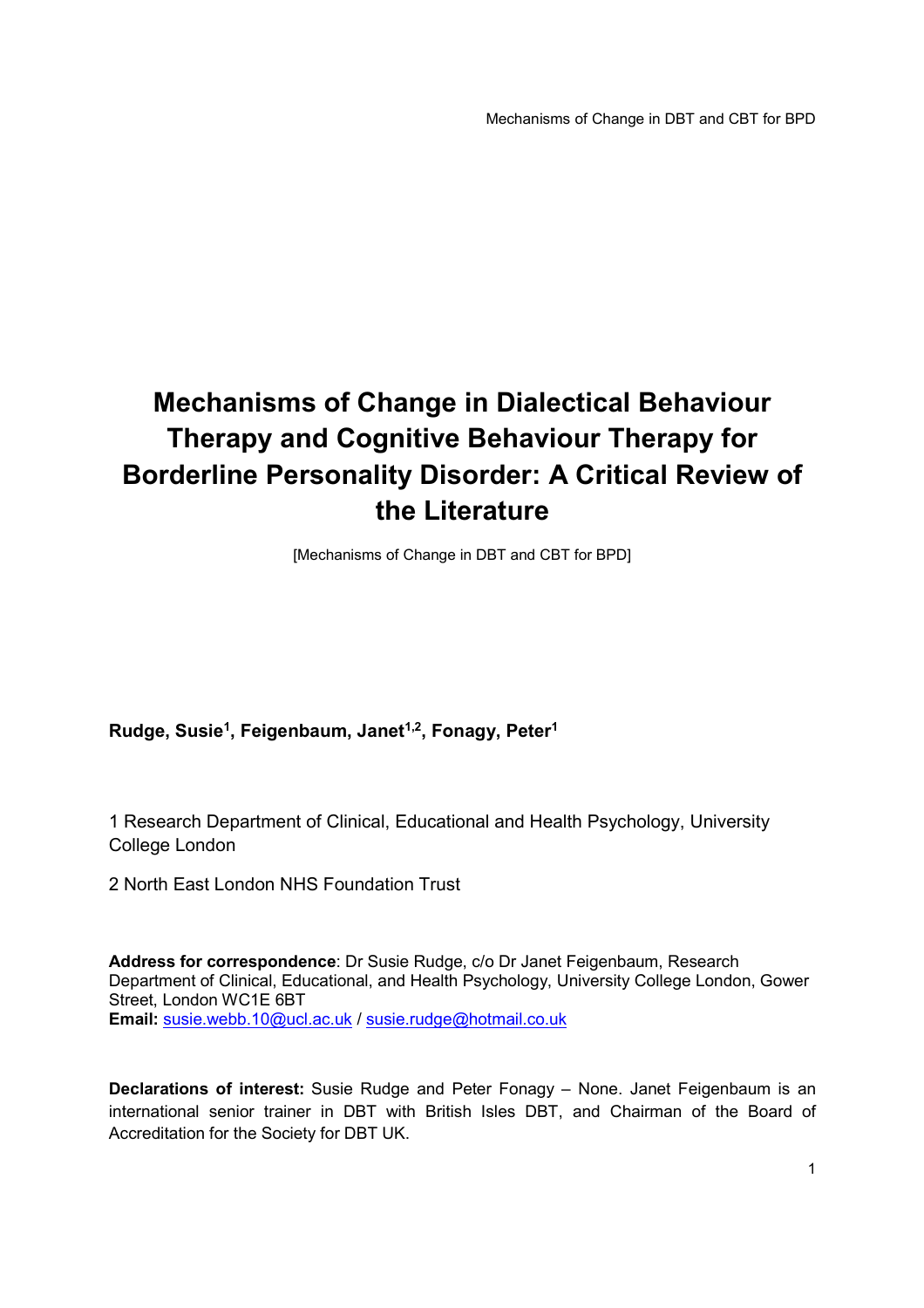Mechanisms of Change in DBT and CBT for BPD

# **Mechanisms of Change in Dialectical Behaviour Therapy and Cognitive Behaviour Therapy for Borderline Personality Disorder: A Critical Review of the Literature**

#### **Abstract**

*Background:* Little is known about the 'active ingredients' of psychological therapy for Borderline Personality Disorder (BPD) despite a growing evidence base documenting its clinical effectiveness. This information can be used by clinicians to inform service planning and care pathways.

*Aims:* To review published empirical research investigating the potential mechanisms underlying therapeutic change in Dialectical Behaviour Therapy (DBT) and Cognitive Behaviour Therapy (CBT) for BPD.

*Method:* A thorough search of the PsychInfo, CINAHL Plus, PubMed, MEDLINE and EMBASE databases revealed research into potential mechanisms of change.

*Results:* A total of 52 abstracts were reviewed. After a full text screen of the most relevant studies, 14 met inclusion criteria. Twelve examined DBT and two CBT. Mechanisms of change identified broadly fell into three categories: *emotion regulation/self-control, skills use* and *therapeutic alliance/investment in treatment.* Outcomes measured included general mental health diagnoses (e.g. anxiety, depression) and BPD-specific symptoms (e.g. selfharm/suicidality, impulsivity, substance misuse, anger).

*Conclusion:* Further empirically-robust research is required to test hypotheses about the influence of the proposed mechanisms on therapeutic change in psychological therapies for BPD.

**Keywords:** borderline personality disorder, CBT, DBT, outcomes, therapeutic change

**Declaration of interests:** Omitted here for purpose of blinded review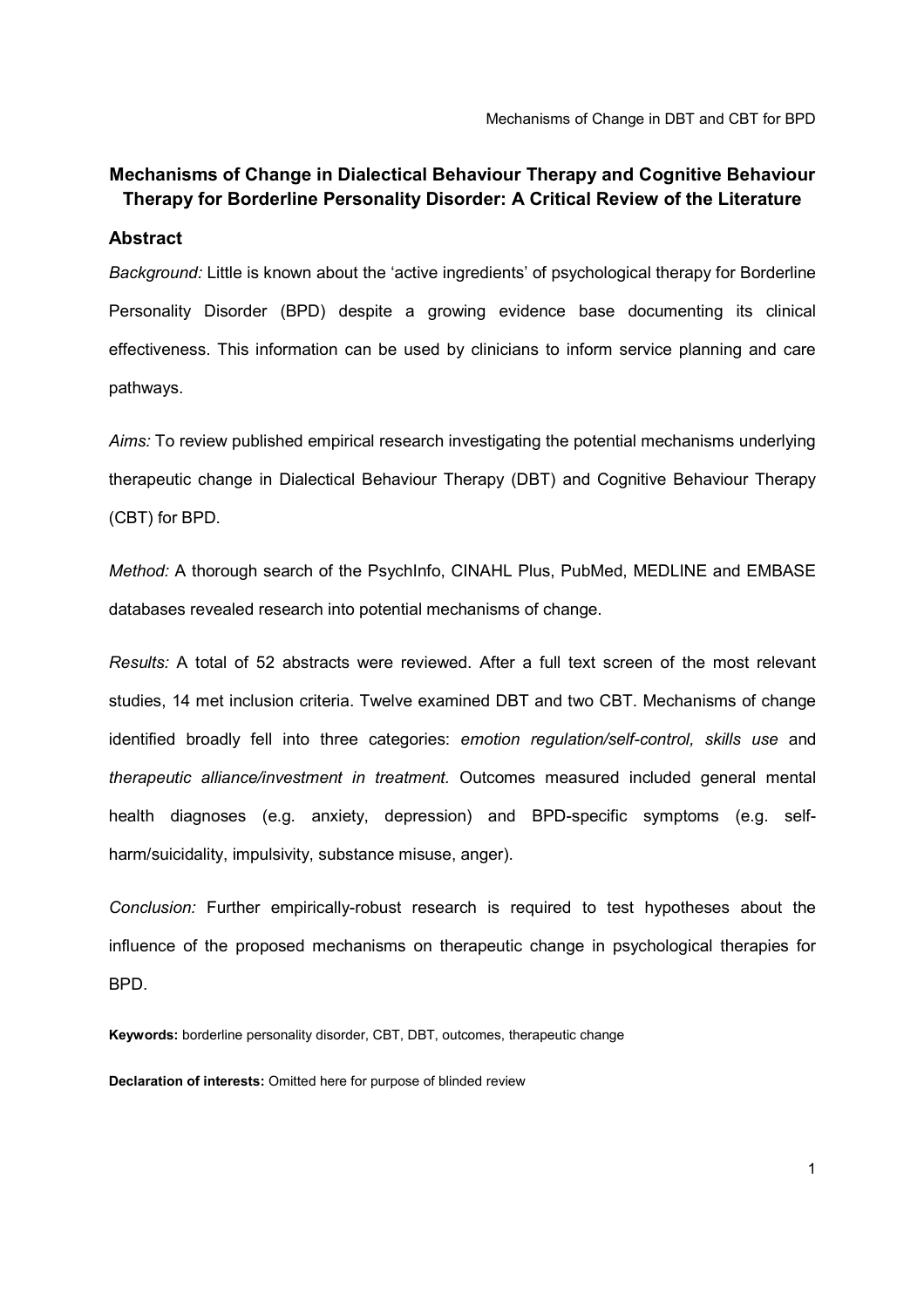#### **Background**

Borderline Personality Disorder (BPD) is arguably the most common subtype of Personality Disorder seen by services (Coid et al, 2006; de Ruiter & Greeven, 2000) and has been extensively studied due to its association with suicide, self-harm, violence, and substance misuse (American Psychiatric Association, 2013). Symptoms of BPD result in high levels of service usage (Bender et al., 2001; Comtois et al., 2003) and high mortality rates (American Psychiatric Association, 2001).

Several characteristics of the disorder (e.g. impulsivity, recurrent suicidal behaviour) unfortunately lend themselves to early disengagement from treatment and difficulty committing to and engaging with the therapeutic process. Additionally, BPD is characterised by difficulties in establishing trusting and collaborative interpersonal relationships and, "frantic efforts to avoid real or imagined abandonment" (American Psychiatric Association, 2013), which naturally extend to difficulties in the therapeutic relationship. Indeed, a recent qualitative study confirmed patients' reluctance to be open and honest with their therapist because of fears of rejection and abandonment (Morris et al., 2014). Owing to the stigma associated with BPD, clinicians may find it difficult to communicate the diagnosis in a patient-centred manner (Sulzer et al., 2015), further exacerbating problematic therapist-patient relationships.

Although research has sought to identify effective therapeutic treatments for the condition, the majority of BPD research to date focuses on outcome data with relatively few studies identifying reasons why therapies are successful, and what the specific processes through which improvements occur might be (Lynch et al., 2006). Linehan (2000) notes the need to identify 'active' components of psychological therapy so that those aspects can be emphasised when striving for the most effective treatment. Clarkin and Levy (2006) highlight the difference between the vast number of outcome studies and the relatively few studies of mechanisms of change clarifying that, "the question of the mechanisms of change in psychotherapy seeks to learn how a particular therapy works, not what is the outcome of the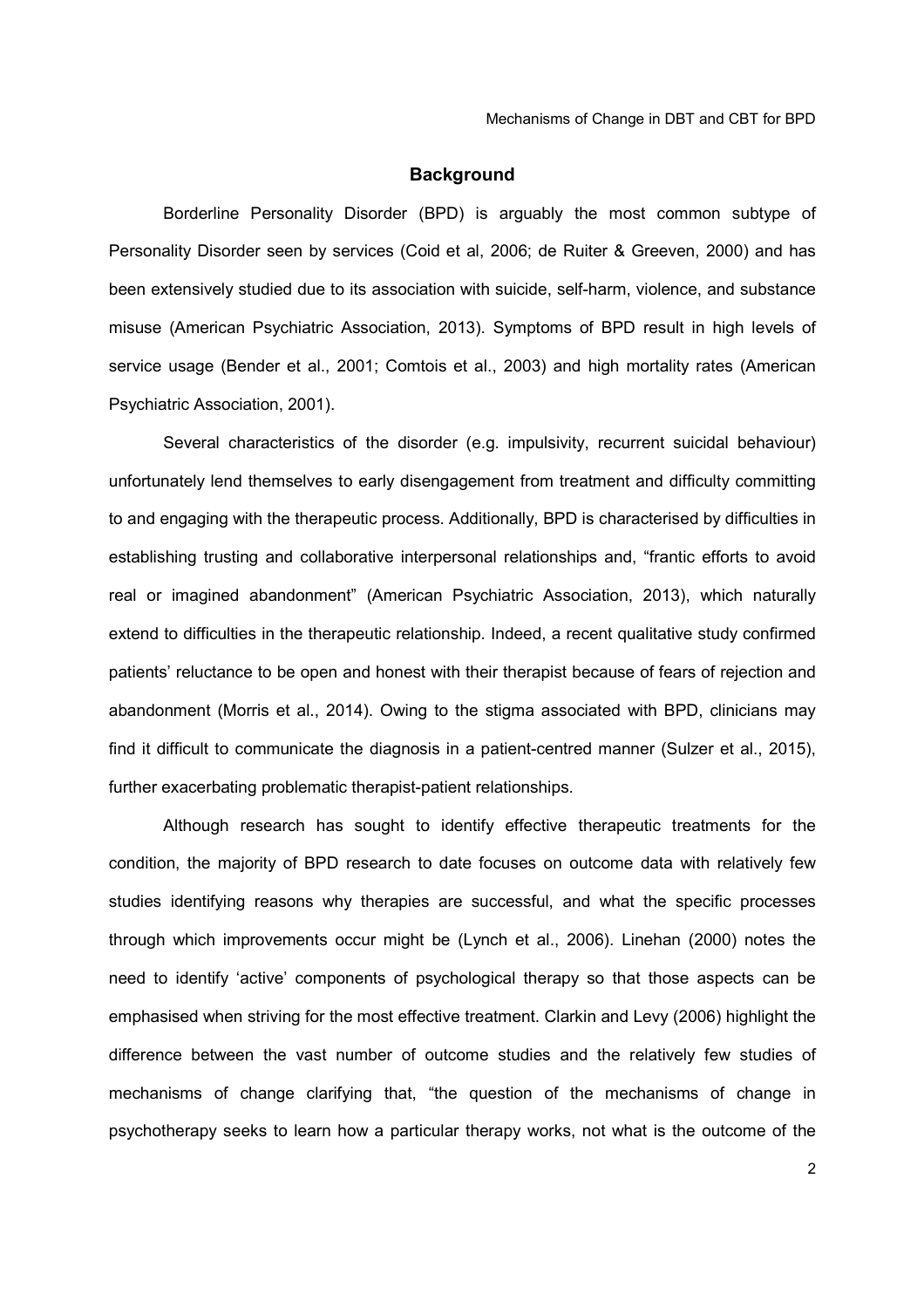treatment per se". Elliott (2010) refers to this research as 'change process research' describing it as, "a necessary complement to randomised clinical trials and other forms of efficacy research". Even in the most rigorously researched psychotherapeutic interventions, researchers lack insight into the mechanisms through which these treatments result in successful outcomes and future investigations should strive towards evidencing this as the next step in psychotherapy research (Kazdin, 2007). Identifying specific mechanisms through which symptoms improve with treatment has vast implications for the future of psychological therapy for BPD. Pre-assessment, this data could allow clinicians to predict which patients are more likely to do well with which treatment. As well as informing care pathways, this information could assist in the planning and formation of new services.

Current therapies for BPD include Dialectical Behaviour Therapy (DBT; Linehan et al., 2006a), Cognitive Behaviour Therapy (CBT; Beck et al., 2004), Mentalization Based Therapy (MBT; Bateman & Fonagy, 2008; Bateman & Fonagy, 2004), Transference-Focused Psychotherapy (TFP; Clarkin et al., 2006) and Schema-Focused Therapy (SFT; Kellogg & Young, 2006). Evidence suggests that CBT is an effective treatment for BPD (Davidson et al., 2006; Leichsenring & Leibing, 2003) with therapy focusing particularly on the development of functional new core beliefs. The therapeutic relationship is seen as a vital means for exploring the patient's style of relating to others and for fostering more adaptive future interactions. Arntz (1994) describes CBT for BPD as consisting of five stages: i) construction of working relationship, ii) symptom-management, iii) correction of thinking errors, iv) emotional processing and cognitive re-evaluation of childhood trauma and schema changes, and v) termination.

Developed by Linehan (1993), DBT has a large and robust evidence base (Bloom et al., 2012; Feigenbaum et al., 2011; Feigenbaum, 2007; Kliem et al., 2010; Linehan et al., 2006a; Panos et al., 2013). It uses strategies developed to aid enhanced regulation of emotions as well as teaching distress tolerance and using third wave approaches such as mindfulness to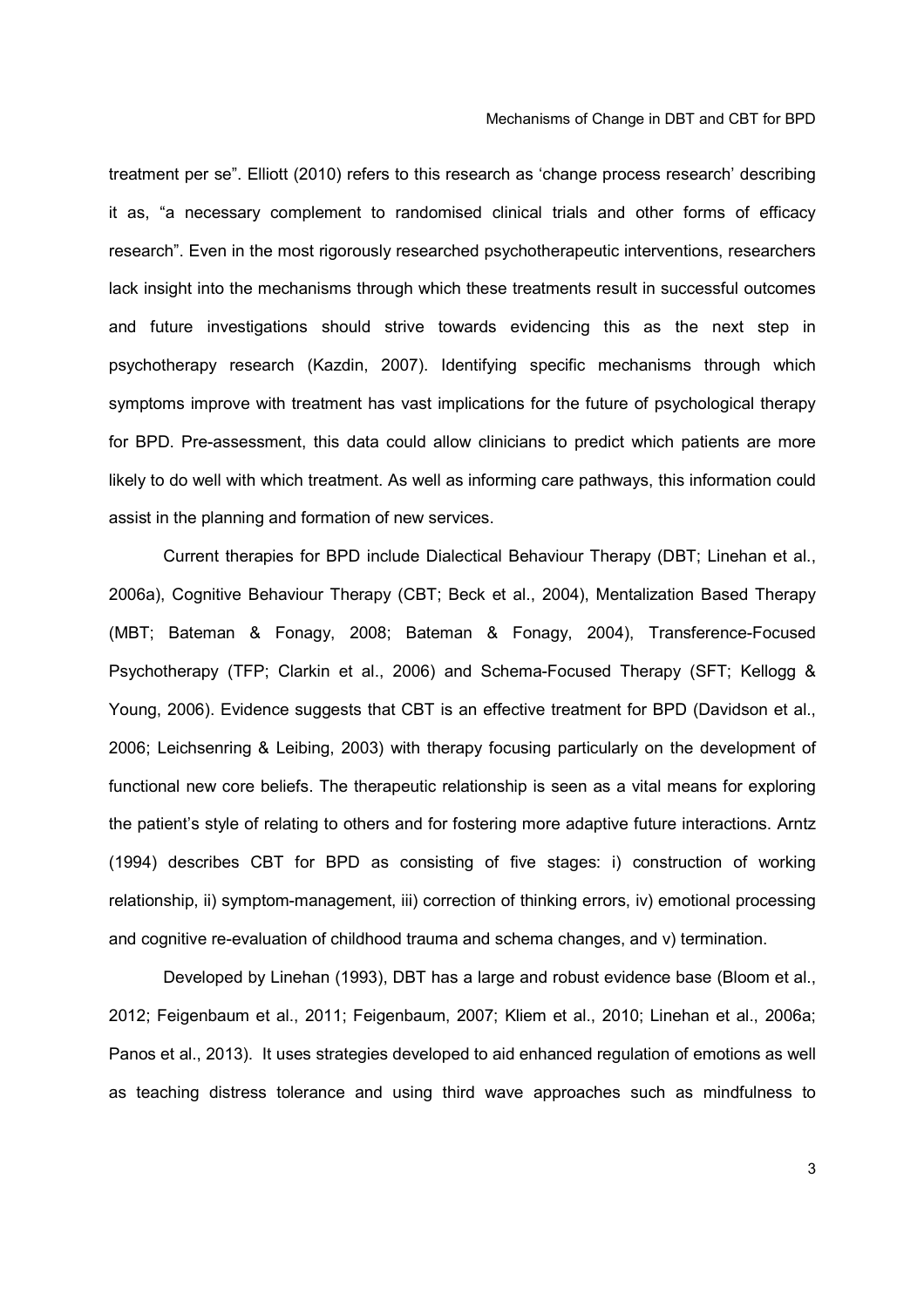promote awareness and acceptance. Because of the large number of studies of DBT and CBT for BPD, this review focuses on potential mechanisms of change in these two treatments only.

### **Method**

#### *Searching, identifying and selecting studies for inclusion*

Searches of paper titles, abstracts and full text content were initially performed in July and August 2012 then updated in February 2014, in PsychInfo, CINAHL Plus, PubMed, MEDLINE and EMBASE databases. Search terms used were: a) "mechanism\* change borderline personality disorder", b) "mechanism\* change" *and* "borderline personality disorder", c) "mechanism\* change" *and* "BPD", d) "mechanism\* change" *and* "borderline personality disorder" *and* "treatment" and e) "borderline personality disorder" *and* "therapeutic change." Studies included in the review involved participants who:

- met standardised diagnostic criteria for BPD
- had received either CBT or DBT treatment for their BPD
- were treated as outpatients (due to the limited number of manualised DBT/CBT studies of inpatients or partially hospitalised patients with BPD)
- were treated within full text, peer-reviewed, empirical studies published in English since 1990 (as this was the earliest that the literature began to report CBT and DBT treatment of BPD)
- were adults (aged 18+ years) at the time of treatment (as there is a limited research presence investigating emerging BPD in adolescents)

The review excluded:

• single case studies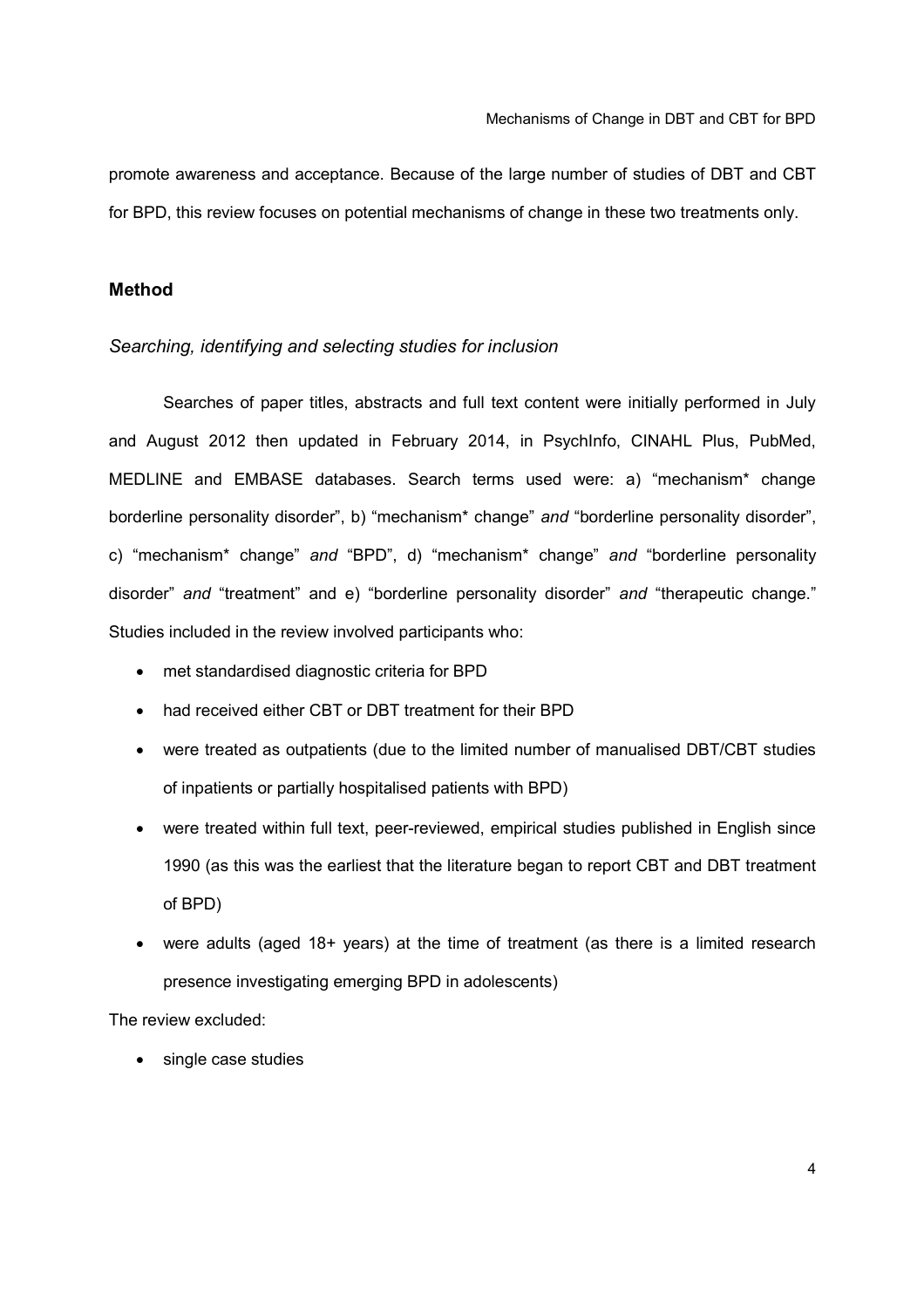studies which did not ultimately produce evidence on mechanisms of change and were therefore better defined as outcome studies. To ascertain this, two questions were asked:

1) Is the studied variable theorised to be a mechanism of change in a (separately defined) outcome variable?

2) Does the data presented investigate an association/correlation between the proposed mechanistic variable and an outcome variable?

Using the five search terms within each of the aforementioned databases yielded a total of 104 references which, following a title screen, reduced to 34 abstracts for review. It was clear that 15 papers did not meet inclusion criteria and therefore 19 full texts were appraised. Nine studies were ultimately excluded for presenting outcome data only, failing to separate out potential mechanisms by treatment type, or for combining inpatient/outpatient data. One study (Stepp et al., 2008) did not strictly meet inclusion criteria as only 63% of participants met diagnostic criteria for BPD and because at least one participant was under 18 years. It was decided, however, that because of the study's relevance to the review it would still be beneficial to include, albeit with caveats. This left ten studies for inclusion.

In October 2016, identical searches to those completed in 2012 and 2014 were re-run in all five databases. This search returned 261 references, yielding a total of 18 new abstracts for review after removal of studies appraised previously and those not relevant to BPD. Eleven further full texts were reviewed and a further four studies met inclusion criteria, taking the total to 14. See figure 1 for flow chart of the review process.

#### *Studies included*

The 14 studies reviewed were published between 2000 and 2016 (Table 1). Twelve studies examined mechanisms of change in DBT and two in CBT. The two CBT studies (Gibbons et al., 2009; Wenzel et al., 2006) utilised the same sample of participants (n=32) from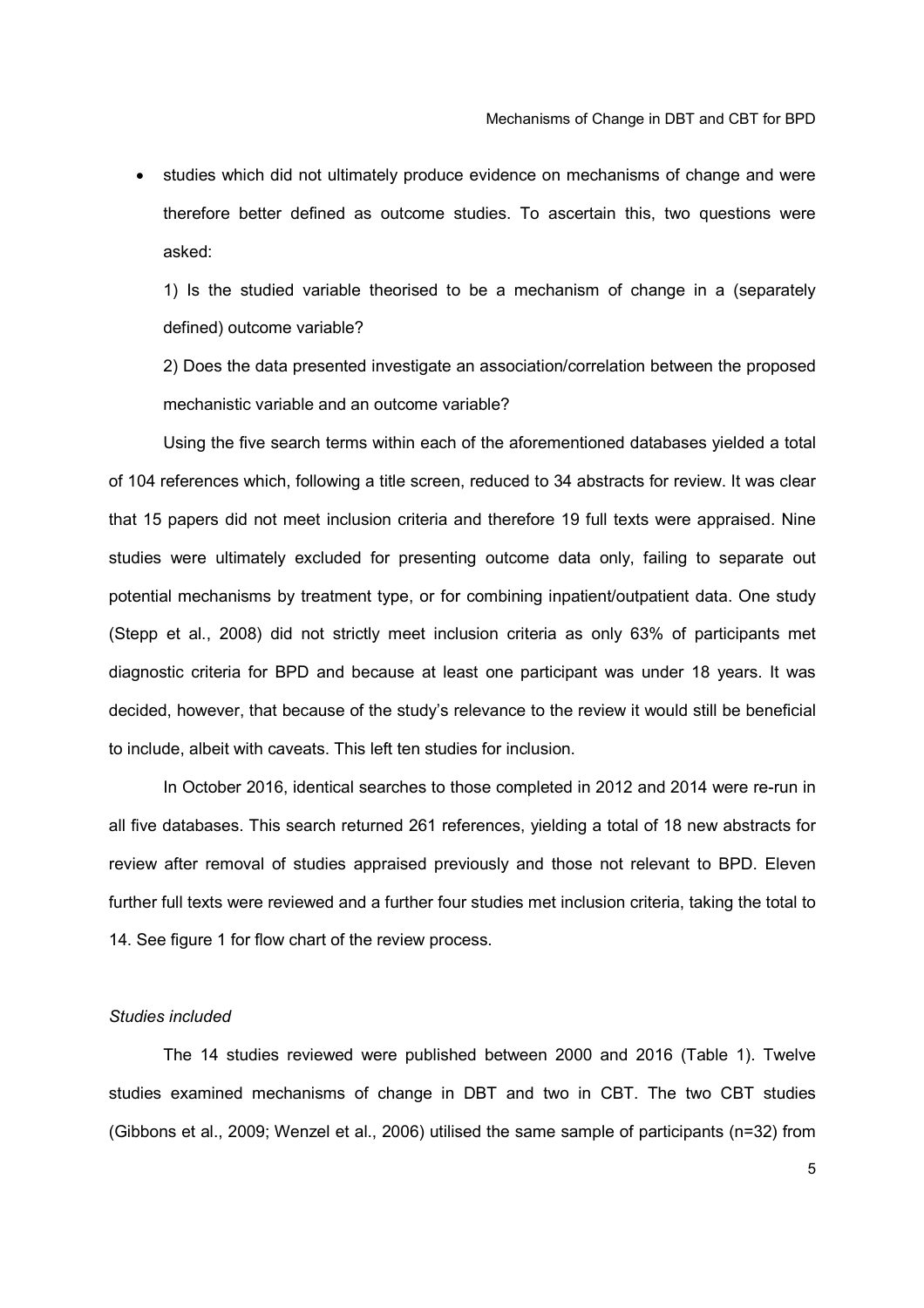a previous larger trial (Brown et al., 2004), but investigated different hypothesised mechanisms of change. Two of the DBT studies (Bedics et al., 2015; Bedics et al., 2012) also used the same sample (n=101). Ten studies took place in the USA, two in Switzerland, one in Canada and one in the UK. Sample sizes ranged from 24 to 165 and combined, the studies included 961 participants of which 912 (95%) were female. Ages ranged from 16-61 years with a mean of 31.2 years.

#### *Analysis*

Studies were evaluated based on their design and findings and measured against a critical appraisal checklist (DBC; Downs & Black, 1998, see Appendix) which assesses the methodological quality of both randomised and non-randomised studies of healthcare interventions. Due to difficulty in ascertaining reliable scores for the final item (power analyses, item 27) which awards up to five points, this item was instead scored either '0' (no power calculation completed or power not met) or '1' (power calculation completed, and met). Therefore, a maximum score of 28 was possible (item five only is worth up to two points). A summary of each study's performance against the DBC can be found in Table 2 (DBT) or Table 3 (CBT).

Across the 14 studies evaluated, three main themes emerged under which all identified mechanisms of change could be categorised, *i) emotion regulation and self-control*, *ii) skills use* and *iii) therapeutic alliance and investment in treatment*. Each study is described in detail below under one of these three categories.

#### **Results**

#### *Emotion regulation and self-control*

Axelrod et al. (2011) posited that greater control of emotions in BPD would lead to less impulsive behaviour which would, in turn, reduce the need to self-medicate using substances to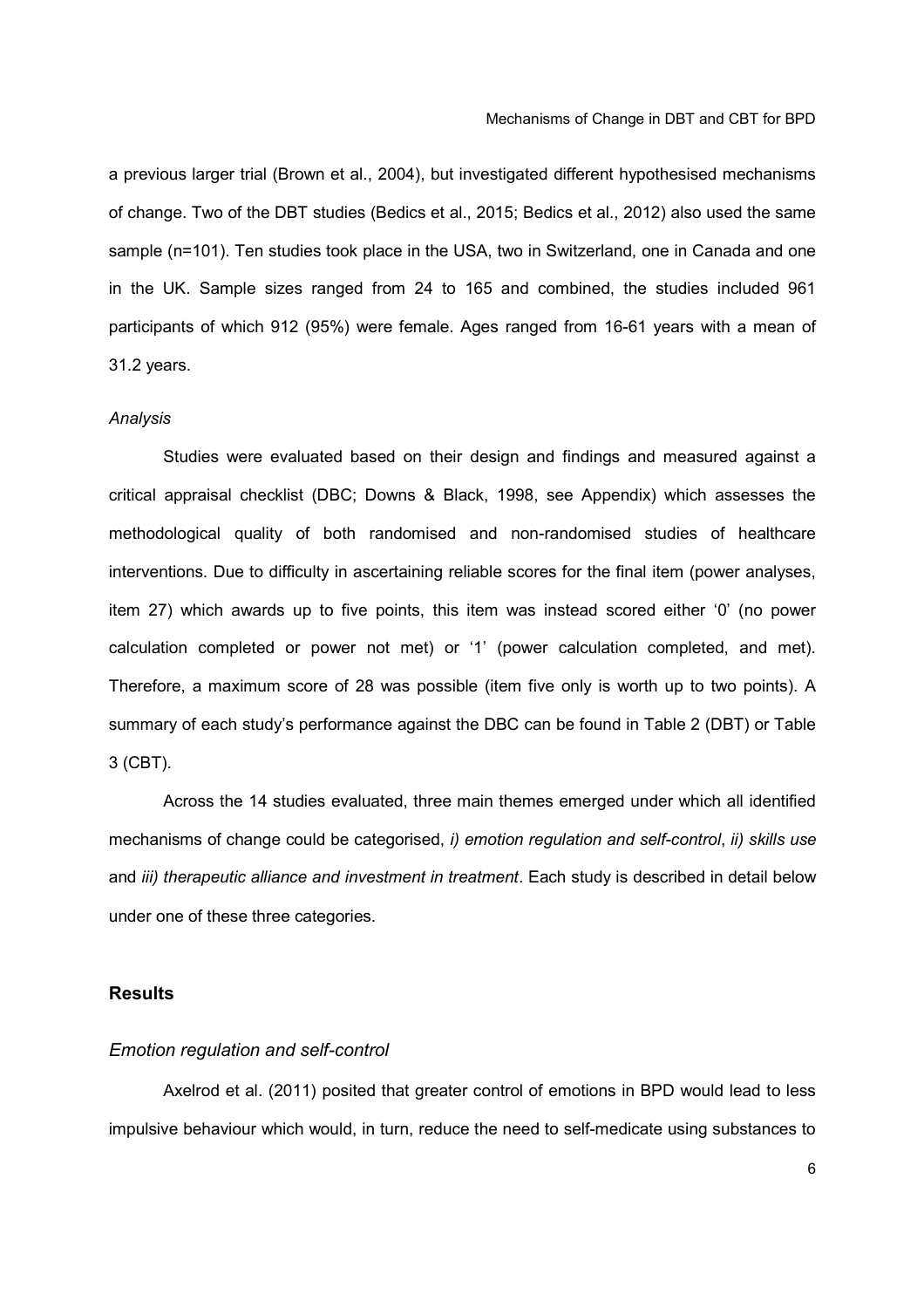regulate emotions. Females with substance dependence and BPD received a 20 week course of outpatient DBT and emotion regulation was assessed using the Difficulties in Emotion Regulation Scale (Gratz & Roemer, 2004). Substance use was recorded for 30 days preceding treatment and for the final 30 days of treatment, corroborated by weekly self-report, clinician assessment, urine toxicology and alcohol breathalysers. The study concluded that improvements in emotion regulation explained the variance in decreased substance use frequency. Changes in substance use lost their significance when improvement in emotion regulation was controlled for.

This study has some limitations. Firstly, the authors use the term 'behavioural control' as their primary outcome but they measured this only by substance use. There are other aspects of behavioural control relevant to BPD (e.g. impulsivity, self-harm) that could have been measured to more convincingly argue the role of emotion regulation as a mechanism of change. Further, the lack of controls of course impedes the possibility of attributing emotion regulation improvements exclusively to DBT. Additionally, most DBT studies utilise lengthier treatment (12 months/40+ sessions) so it is unclear whether this study replicated a full, comparable 'dose'. The study's all-female sample does not facilitate conclusions about emotion regulation in males receiving DBT, although it is perhaps justified (and other BPD samples are also femaledominated) due to the ratio of BPD treatment-seeking females to males (currently estimated at 3:1; American Psychiatric Association, 2001), as well as the fact that current NICE (2009) guidance for BPD recommends the use of DBT treatment for females only.

Using participants from a larger randomised controlled trial (RCT), over 9 months McMain et al. (2013) used self-report measures to investigate the role of affect, problem-solving and emotional control. BPD symptoms and interpersonal function were assessed as outcomes every four months using well-known, standardised measures. The RCT compared the clinical effectiveness of DBT versus general psychiatric management (GPM) in 80 patients (67 female) diagnosed with BPD. Defining improved affect balance as an increased positive to negative ratio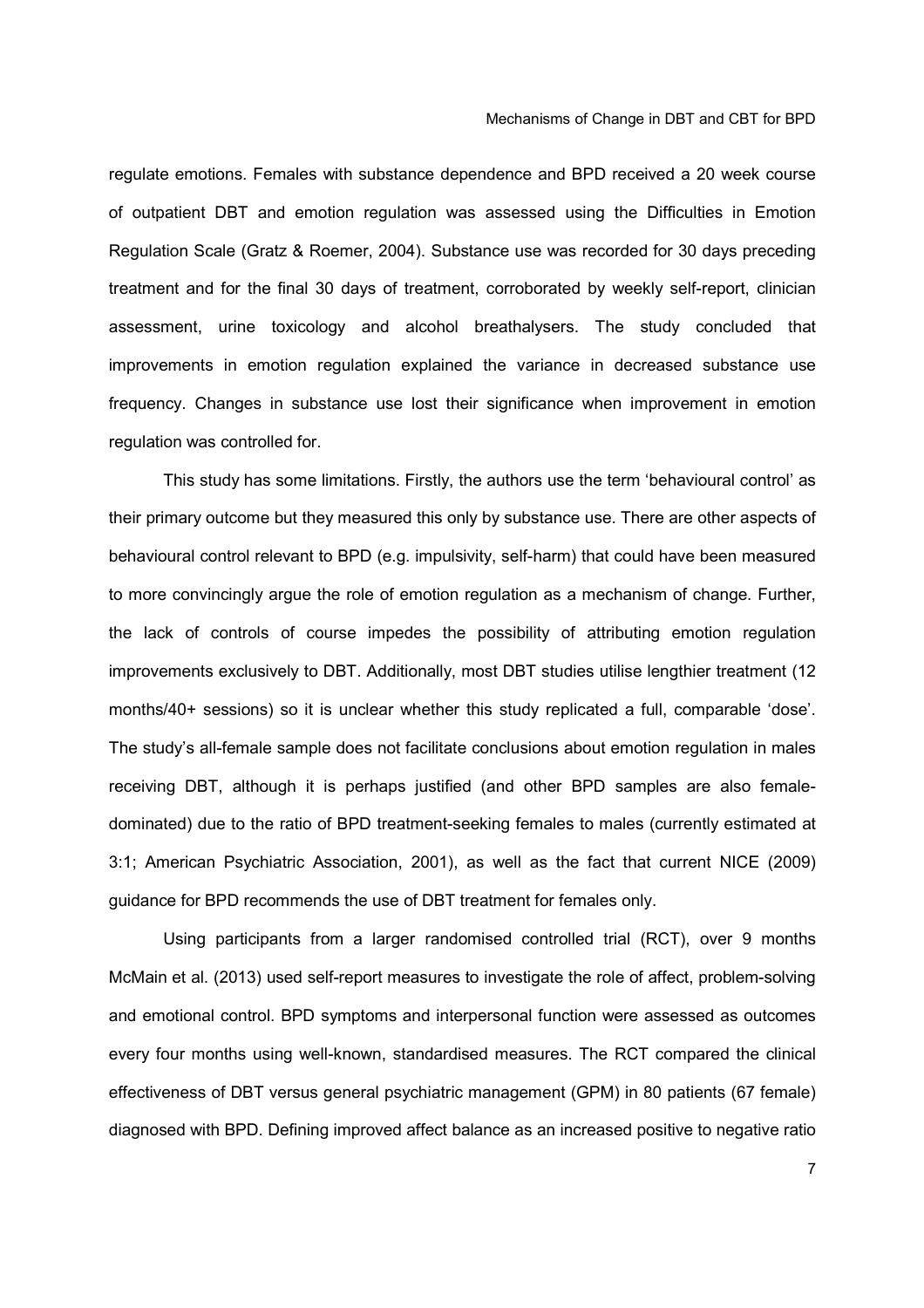of emotions, results supported associations between improved affect balance with both reductions in symptom distress and improved interpersonal function. The researchers managed their data conscientiously; however, the final sample size in each parameter was reasonably small, limiting generalisability. Additionally, there was inadequate statistical power to test for between group differences and effects were therefore potentially confounded by the differences between DBT and GPM.

Using a primarily female sample of 41 participants with BPD, Kramer et al., (2016) compared a 20 session version of DBT-informed skills training against a treatment as usual (TAU) control condition in an RCT (DBT: n=21, TAU: n=20) which investigated two forms of anger: primary, adaptive, 'assertive' anger and secondary, 'rejecting' anger. The latter could be classified in BPD patients as hostility or aggression. The former is a more accepted and adaptive emotional experience in which a person's rights are rationally defended. The researchers hypothesised that the occurrence of rejecting anger would remain stable over time for both DBT and TAU but that observed expressions of primary assertive anger would increase more in DBT participants. Anger was measured both early and late in treatment using an intensive behavioural assessment of a standardised psychological interview (Perry et al., 2005). As well as finding that symptom reduction was greater in the DBT group than TAU, as expected the researchers discovered that the DBT group displayed increased use of assertive anger compared to TAU, whereas no effect was found for less productive rejecting anger. The authors link their findings to the theory that reactive angry responses may drive the state-related problematic behaviour seen in BPD (e.g. self-harm, suicidal ideation, interpersonal aggression; Brown et al., 2002). A particular strength of this study lies in its robust methodology; however, because participants were not blind to treatment condition, expectation biases may have occurred. Not uncommonly, attrition was a problem; however the researchers adequately addressed this using intent to treat analyses. Throughout the paper, the DBT administered is described as 'DBT-informed skills training' (a group format) meaning that it lacked the other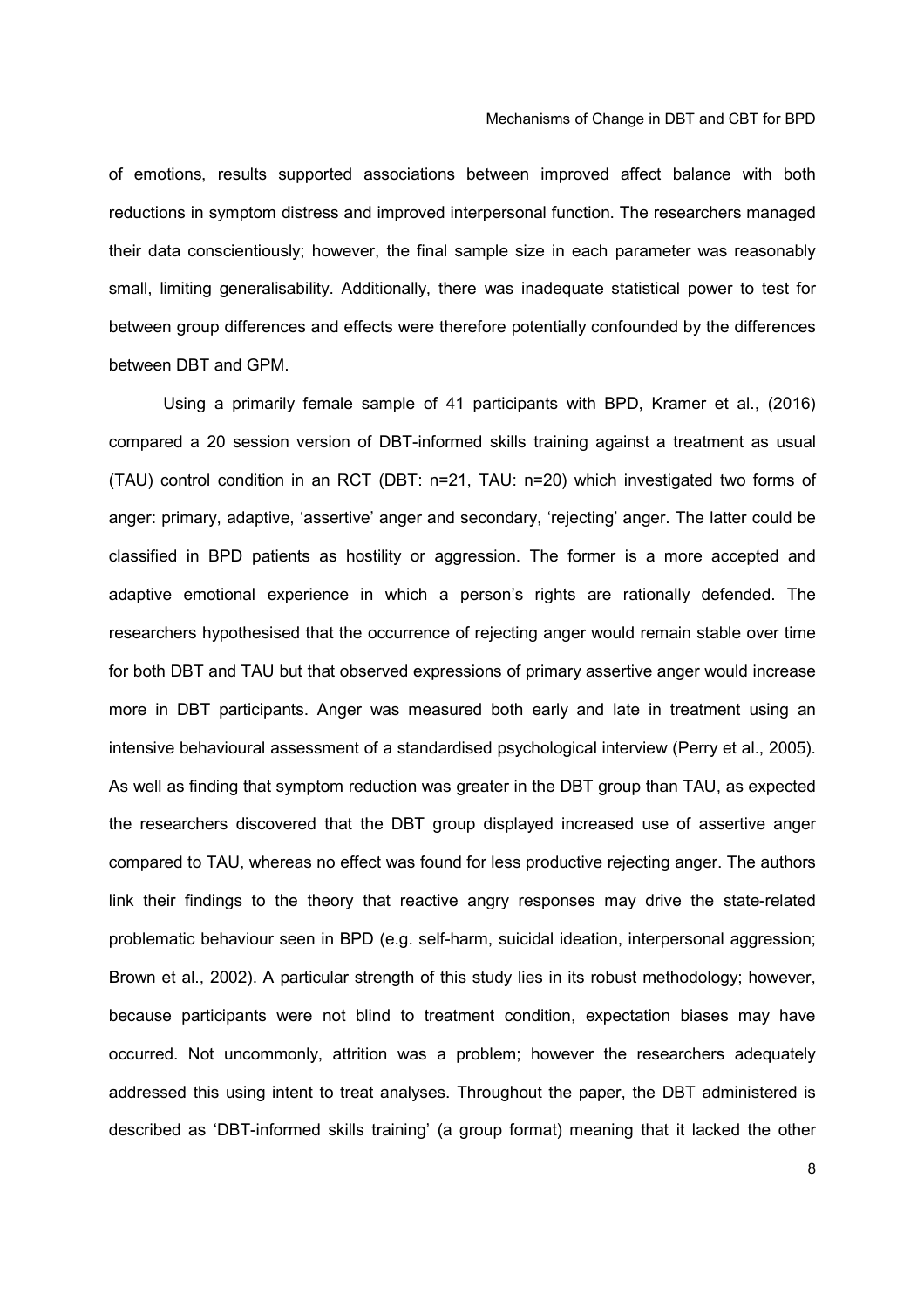components of standardised DBT (individual therapy sessions, therapist team consultations and between-session telephone coaching) which comprise the complete treatment. It is possible that the observed effects could be lost if the skills focus of the treatment program was diluted with comprehensive DBT. Additionally, effects were not demonstrated at follow-up which could have been due to post-treatment dropouts lowering statistical power or because the shortened treatment format may have represented an insufficient dose of DBT.

#### *Skills use*

A key aspect of DBT is the teaching of specific behavioural skills which aim to replace maladaptive behaviours with more adaptive responses (Linehan, 1993). Neacsiu et al. (2010) noted that no study to date had directly tested this mechanism of change. They investigated DBT skills use in a sample of 108 women with BPD who were participating in a 12 month RCT with a four month follow-up. Participants included 63 recurrently suicidal women and 45 women with drug dependence (there were no significant demographic differences between the two groups). Participants received either DBT or one of three control treatments: Community Treatment by Experts (CTBE), Comprehensive Validation Therapy (CVT) or TAU in conjunction with a 12-step program. Measures of DBT skills use, anger, suicidal/self-harm behaviour and depression were gathered using a combination of self-report and semi-structured interviews. Although anger suppression and expression was not found to mediate outcome, significant mediation effects did indicate that use of DBT skills fully mediated decreases in suicide attempts and depression symptom severity and an increase in the control of anger over time. Use of DBT skills also partially mediated a decrease in self-harm over time. Participants who received DBT reported using three times more skills by the end of their treatment (mean skills use increased by 15.3%), compared to control participants (mean skills use increased by 4.6%). At follow up, DBT participants maintained increased skill use but control participants had decreased by 5%. Although this study demonstrated support for the DBT skills deficit model of BPD, it is limited by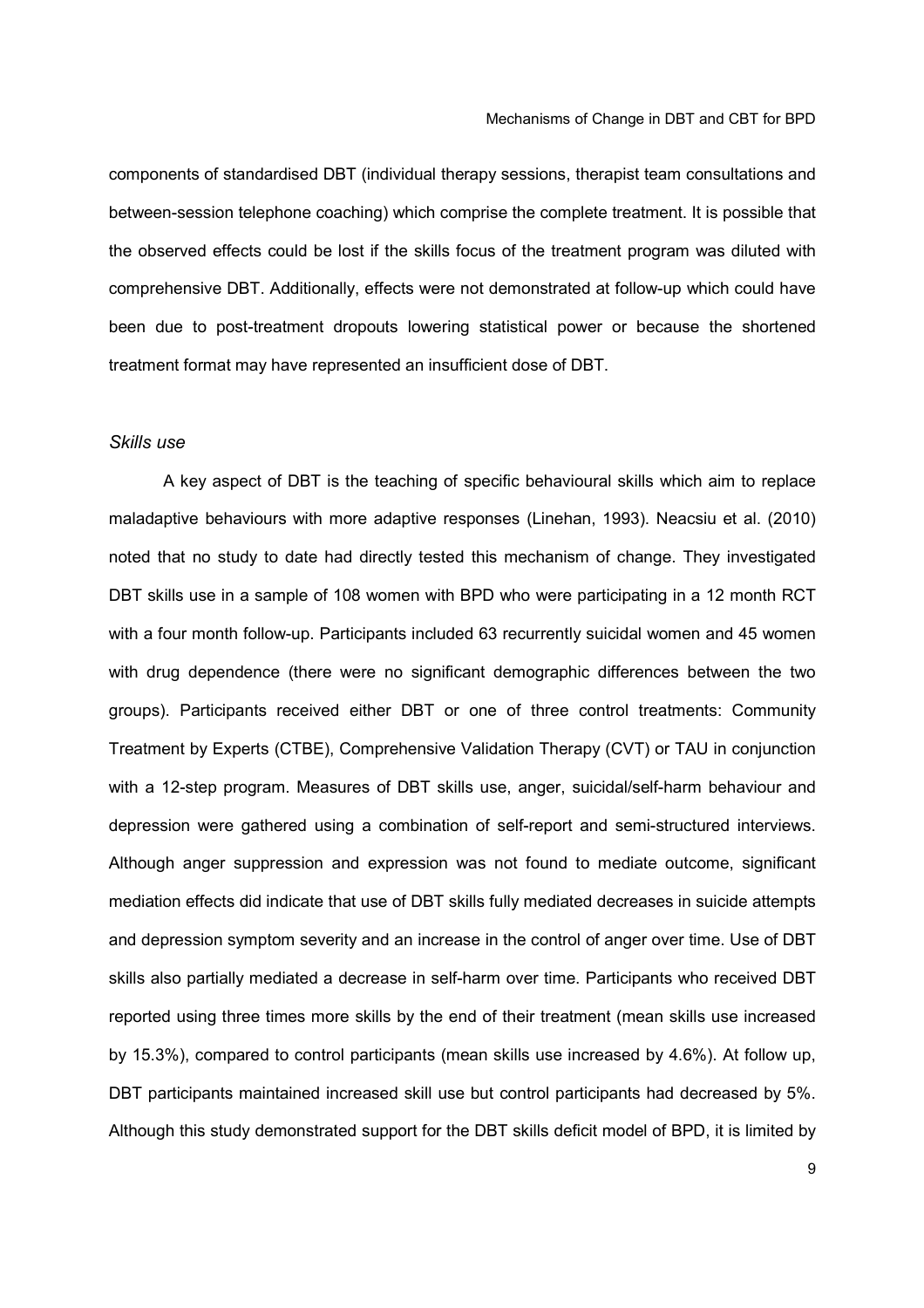its primary reliance on subjective self-report as well as using retrospective methods which are subject to both memory biases and over/underreporting responder biases. Assessing skills use on a daily basis using a more objective measure would increase reliability. When using standard mediation analysis, an assumption is made that there are no confounds manipulating the mediator and outcome (Robins & Rotnitzky, 2005) and it is possible that uncontrolled extraneous variables influenced the meditational analysis in this study such that an increase in DBT skills use was not the only variable influencing positive outcomes. Nevertheless, methodologically, this remains a robust study, reflected by the highest score awarded by the DBC.

Gibbons et al. (2009) were specifically interested in the acquisition of compensatory skills, self-understanding and perception, which they considered to be theoretically important mechanisms of change affecting outcomes in cognitive-based therapy for BPD. As part of a larger clinical trial (Brown et al., 2004), 34 participants with a primary diagnosis of BPD received 12 months of cognitive therapy tailored to BPD with self-report questionnaires used to measure self-understanding and acquisition of compensatory skills. Outcomes of depression, anxiety and quality of life were measured using well-known, validated self-report measures. The researchers found that change in compensatory skills was apparent in the BPD group and that in particular, a decrease in negative compensatory responses/negative thinking co-occurred with symptom improvement. This study used data from a larger trial which also included participants with a primary diagnosis of depression or anxiety so outcome measures were perhaps too broad to capture some of the additional symptoms experienced by those with BPD. Not uncommonly, this study relied heavily on self-report, creating the possibility of biased responding. The researchers concede that the relatively small within-study sample sizes and their associated limitations on statistical power meant that the use of a pooled database was not the best way to investigate mechanisms of change in specific treatments for specific diagnostic categories.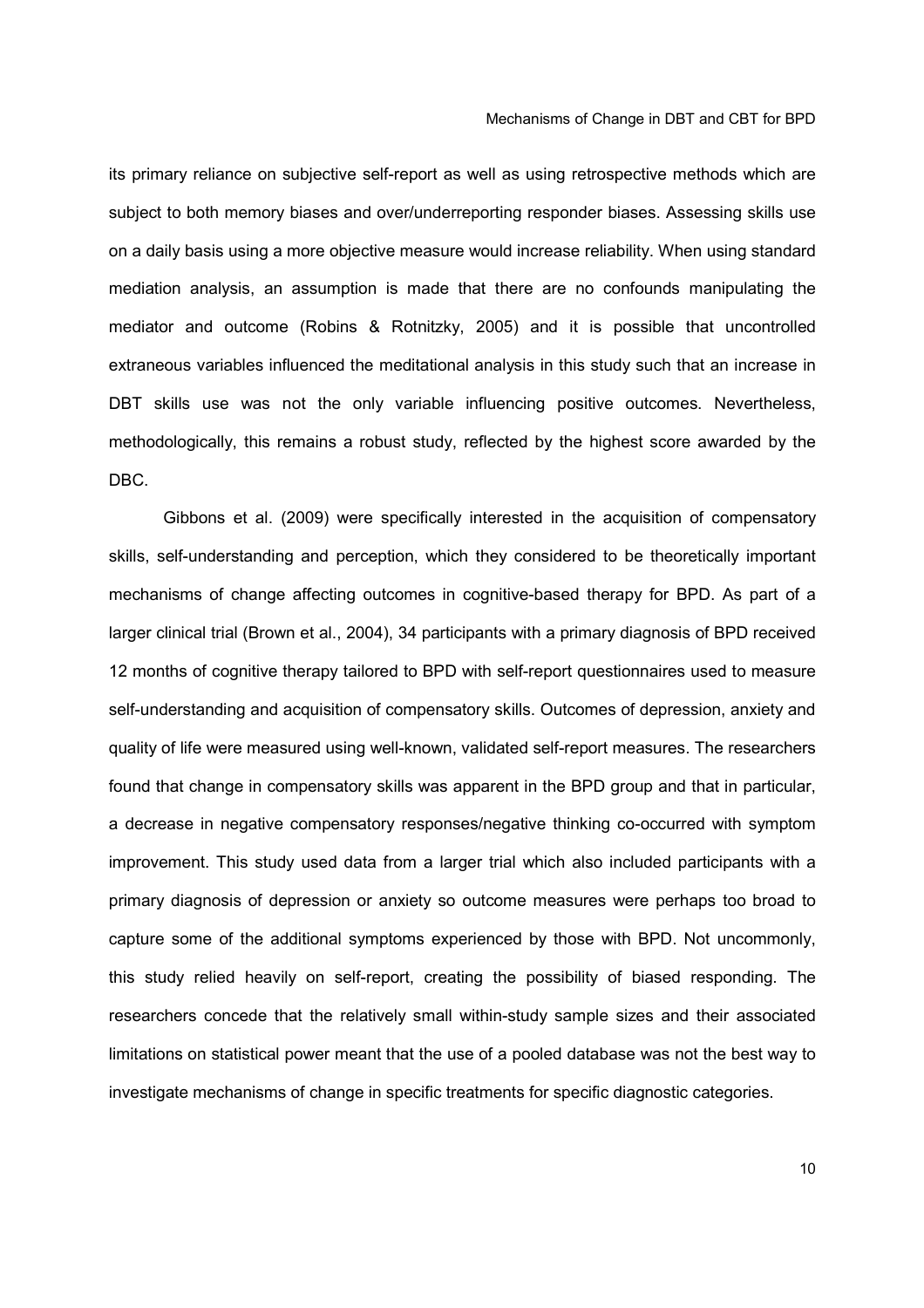Over a 12 month period, Perroud et al. (2012) investigated improved skills in mindfulness, a key component of DBT. Fifty two (predominantly female) participants with a BPD diagnosis were regularly administered the Kentucky Inventory of Mindfulness Skills (KIMS; Baer et al., 2004), a self-report questionnaire which categorises mindfulness into four discrete dimensions: *observing*, *describing*, *acting with awareness* and *accepting without judgment*. Selfreport measures of depression and hopelessness were also administered at regular intervals, as were standardised diagnostic clinician-administered assessments of BPD psychopathology. *Accepting without judgement* was the only dimension found to significantly increase following statistical adjustment for potential confounds. Increases in this dimension specifically correlated with improved BPD symptoms. Mindfulness is perhaps a construct inherently difficult to measure objectively so self-report may be the best way to capture it, despite potential response biases. However, this study lacked a control group, limiting the possibility of drawing conclusions about whether observed improvements are exclusive to the acquisition of the *accepting without judgement* skill or whether they are partially or otherwise explained by a natural change in mindfulness skills and/or correlate with an uncontrolled confound.

O'Toole et al. (2012) also studied improvements in mindfulness skills in 165 women with BPD recruited from five DBT programs. Self-report measures of perceived social support and physical and emotional well-being were used to assess outcomes. Mindfulness skills were measured using the Five Facet Mindfulness Questionnaire (FFMQ; Baer et al., 2008), a 39-item self-report measure. Mindfulness emerged as the strongest predictor of emotional well-being and women who reported greater use of mindfulness skills reported more infrequent use of healthcare services. Mindfulness was, however, unrelated to the use of prescription medication. The large sample size and robust statistical techniques add to the reliability of these findings although the voluntary and diverse recruitment process creates potential biases and as with some other studies, data relied solely on self-report. This study, nevertheless, makes an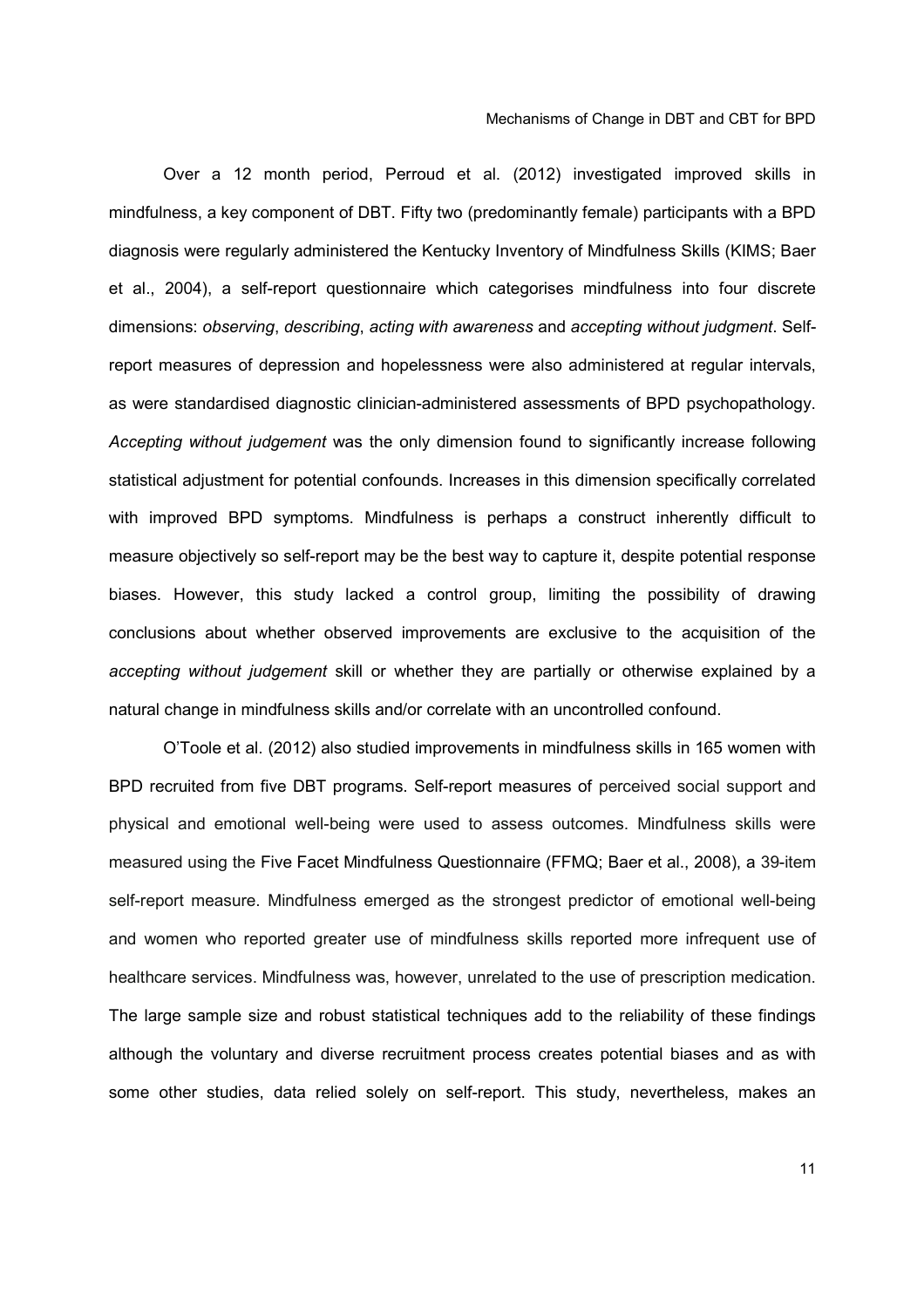important contribution to the evidence regarding the role of mindfulness skills as a DBT change mechanism.

Using a multi-level repeated measures, non-randomised, uncontrolled design, Stepp et al. (2008) set out to identify possible 'active ingredients' of DBT that may account for improved BPD symptoms. Their sample of 27 participants (85% female) ranged in age from 16-61 years but only 63% met diagnostic criteria for BPD. To assess BPD symptoms, the Personality Assessment Inventory-Borderline Features Scale (PAI-BOR; Morey, 1991), a 24 item self-report measure was administered at the start of each new skills module (teaching sequence: i) *mindfulness*, ii) *interpersonal effectiveness*, iii) *emotion regulation* and iv) *distress tolerance*). Skills use was assessed by weekly self-report diary cards. Analyses revealed that overall skills use produced a significant effect on PAI-BOR total scores over the course of 12 months. This finding held when analyses controlled for baseline levels of distress and diary card compliance. The methodological limitations of this study meant that it achieved the lowest score on the DBC: the researchers concede that their findings could reflect motivation rather than skills utilisation; more motivated participants would arguably also be more committed to completing diary cards. However, this confound was controlled as much as possible. Both skills use and outcome could be more reliably assessed by using blinded performance-based observer ratings. Despite the study's power-maximising design, small effect sizes could have been missed due to the small sample and the fact that one third of participants did not meet DSM-IV criteria for BPD introduces an uncontrolled confound limiting the conclusions that can be drawn about BPD from this research. The lack of a control group means that results may not be reflective of skills specific to DBT and could be a finding common to any skills utilisation program.

Within a single-blind, randomised trial of three different types of DBT, Linehan et al. (2015) aimed to ascertain the effect of DBT skills use on outcomes of suicide attempts, selfharm and mental health problems in 99 women diagnosed with BPD. Outcome measures included the Suicide Attempt Self Injury Interview (SASII; Linehan et al., 2006b) and the Suicidal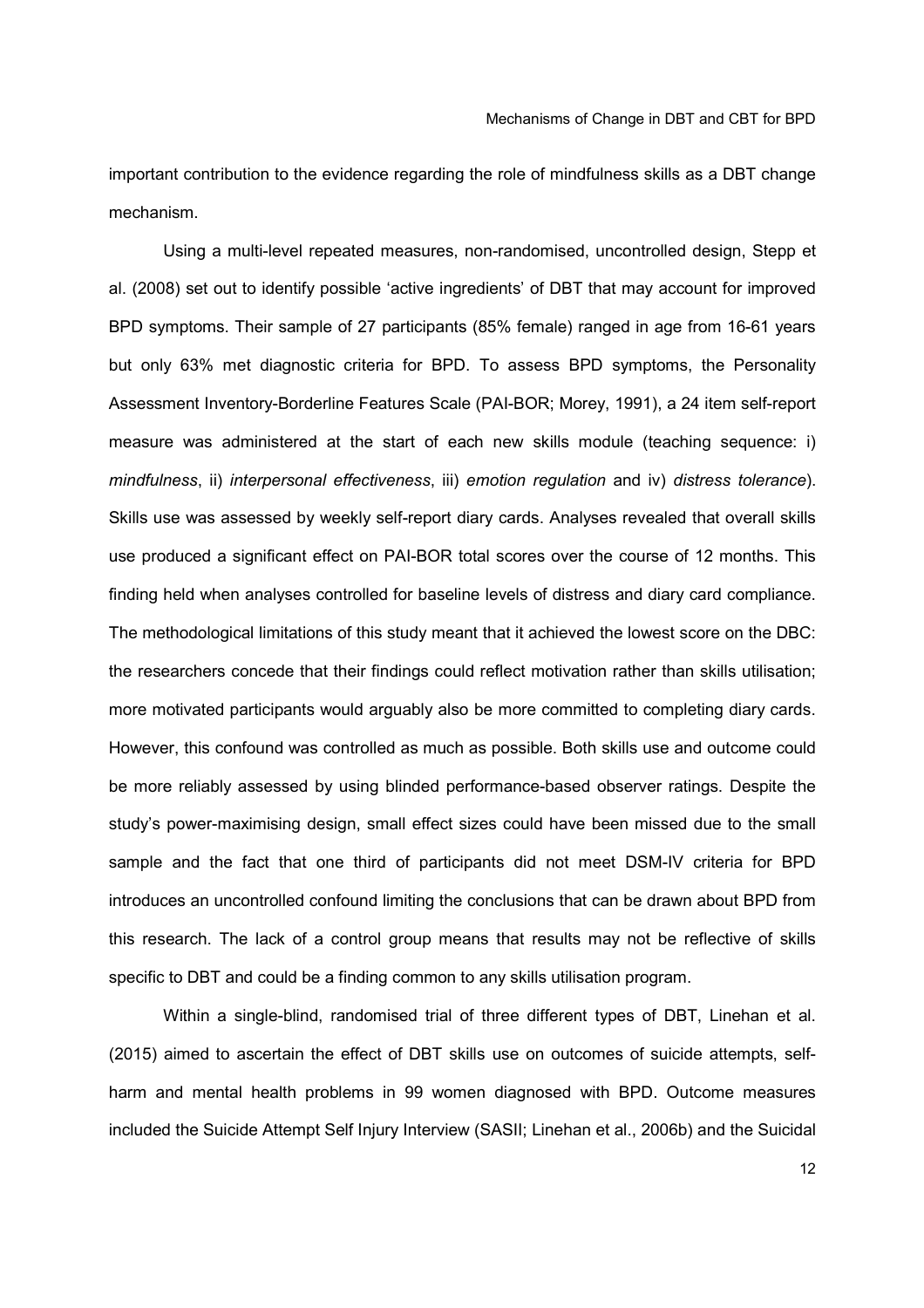Behaviours Questionnaire (Addis & Linehan, 1989). Assessments were conducted by blinded independent assessors prior to treatment, every three months during the 12 month treatment and then 12 months post-treatment. The researchers' methodology dismantled DBT into the following formats: skills training plus case management (DBT-S), DBT individual therapy plus activities group (DBT-I), and standard DBT (this includes both skills training and individual therapy). Standard DBT was not shown to be superior over other forms of DBT with regards to suicide-related outcomes; all three formats were equally effective at reducing suicidality among high-risk participants. However, the two interventions which incorporated DBT skills training were more effective in reducing self-harm incidents and improving other mental health problems. This rigorously controlled, single-blind study used computerised randomisation and matching to allocate participants to their DBT program and a particular strength lies in the management of the data and control of, and statistical investigation into, potential confounds. Because participants were informed of their treatment allocation during their first therapy session, the possible effect of expectation biases can't be ruled out, however.

Barnicot et al. (2015) used a predominantly female sample of 70 participants with BPD, aiming to examine whether DBT skills use was associated with positive treatment outcomes independent of treatment processes common to most psychological therapies: therapeutic alliance, treatment credibility and self-efficacy. Skills use, the proposed change mechanism, was measured by self-report every two months and self-harm was clinician-assessed every two months using items selected from the SASII (Linehan et al., 2006b). The researchers concluded that more frequent use of DBT skills was independently associated with less frequent concurrent self-harm. This is a solid study; however, due to the use of DBT-specific terminology, it was not possible to compare skills use in a control group not receiving DBT.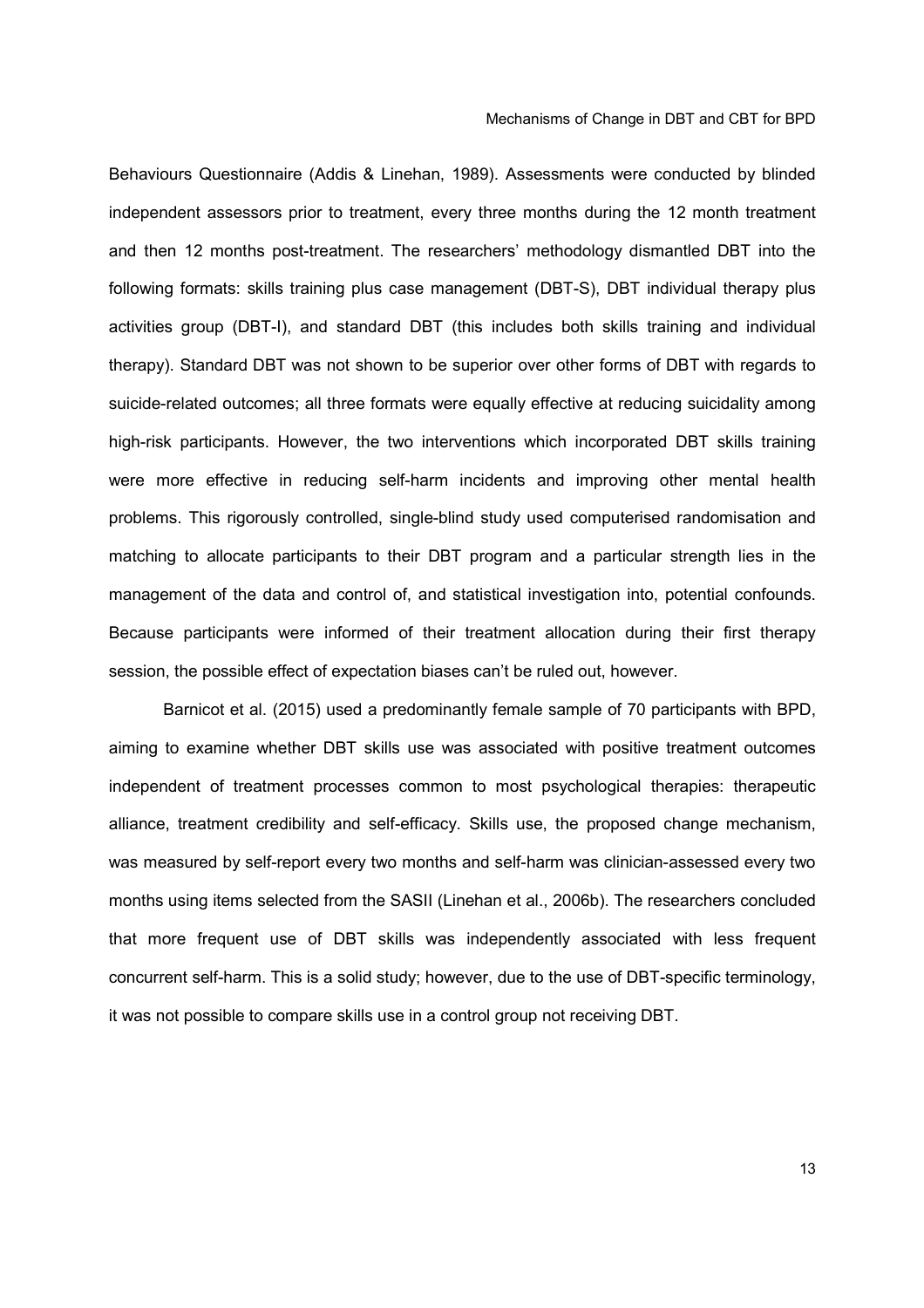#### *Therapeutic alliance and investment in treatment*

Bedics et al. (2012) aimed to explore the therapeutic alliance as a mechanism of change on self-harm outcomes in DBT. One hundred and one females were randomised to receive either DBT or a control condition, Community Treatment by Experts (CTBE). As well as meeting criteria for BPD, all participants had a history of self-harm and at least one incident in the eight weeks prior to commencing the study. The quality of the therapeutic alliance was rated by patients using the Structural Analysis of Social Behaviour (SASB; Benjamin, 1974). Results showed that in comparison to CTBE participants, DBT participants reported their therapists as increasingly more affirming, protecting, and controlling during treatment. Additionally, DBT participants reported a stronger association between increased therapist affirmation and protection with decreased self-harm. Despite the strength of the RCT data, the reasonable sample size and the use of multiple time points to assess symptomatic change and the therapeutic relationship, this study has some limitations. Assessment of BPD symptoms was limited to self-harm only and the researchers note the value that further research could add in extending these results to other relevant domains. Additionally, reliability of the data is limited because of the lack of clinician-recorded or blinded observations.

Continuing their research, Bedics et al. (2015) used DBT and CTBE comparison data from their previous sample (Bedics et al., 2012), this time employing the California Psychotherapy Alliance Scale (CALPAS; Gaston, 1991) to investigate the association between different components of the alliance and BPD outcomes (suicide attempts, self-harm, introject and depression) which were measured using standardised, validated tools. No differences were found between patient ratings of the alliance between the two treatments, however a reduction in self-harm was associated with an increase in patient-rated total alliance in DBT but not in CTBE. Although it did not quite reach significance, researchers also discovered that DBT participants who perceived greater understanding and involvement from their therapist reported reductions in self-harm. As per their rationale, investigating specific facets of the alliance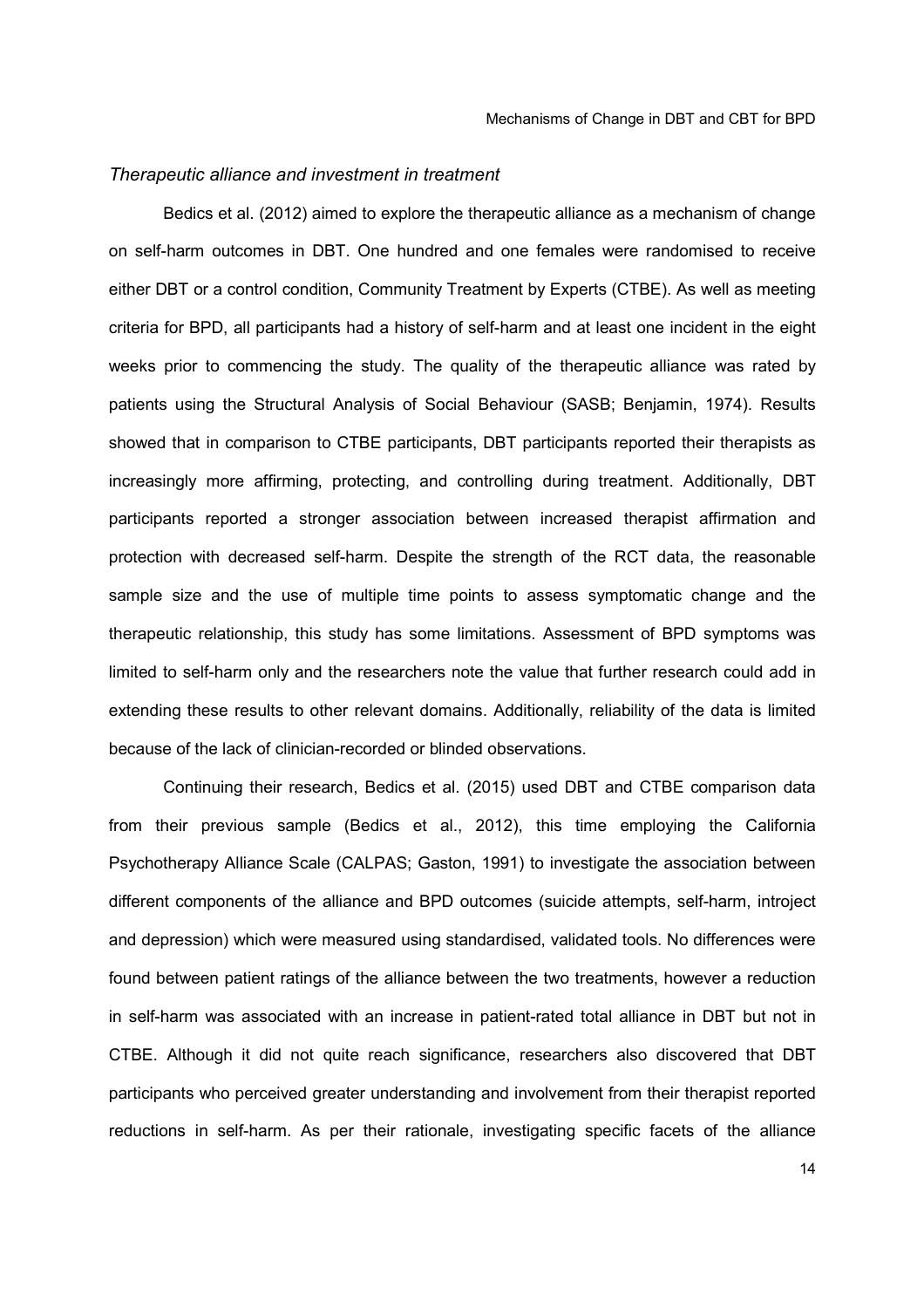highlighted mechanisms that may not be revealed when focusing on total alliance ratings, however, the researchers did not control for the possibility that early symptom improvement may have influenced alliance ratings, causing subsequent changes in symptoms.

Turner (2000) tested the effects of DBT versus a Client-Centred Treatment control condition (CCT) in a naturalistic evaluation of 24 (primarily female) participants with a diagnosis of BPD. In order to understand its role in differences in outcomes (depression, anxiety, anger, self-harm/suicidality, hospitalisation) between the two therapies, the quality of the therapeutic alliance was measured using the Helping Relationship Questionnaire (HRQ; Luborsky, 1984). Participants were randomly assigned to receive either DBT or CCT and outcomes were evaluated using a combination of self-report and a blind rating assessor. Differences in ratings of the quality of the therapeutic alliance were found to account for significant variance in outcomes across both DBT and CCT but no significant difference in therapeutic alliance was observed between the two treatments. This suggests that the alliance accounted for as much variance in symptom improvement as did differences in the treatment conditions themselves. Researchers rated the quality of the alliance at one single time point rather than measuring a change (improvement) in alliance over time, making it harder to infer its role as a mechanism of change linked explicitly to improved BPD symptoms. Like others, this study relied heavily on self-report within a relatively small sample but the use of randomisation and controls contribute to the reliability of these important findings.

Wenzel et al. (2006) proposed that change in dysfunctional beliefs, reduction in hopelessness, and improvement in attitude toward treatment all function as mechanisms of change in CBT for BPD. Using data from 32 participants diagnosed with BPD as part of a wider clinical trial (Brown, et al., 2004), the researchers conducted clinical evaluations at baseline, six months and 12 months then again at six months follow-up. Baseline assessments involved clinician-administered interviews, self-report questionnaires and review of treatment histories. Attitude towards treatment was measured using the Attitudes and Expectations Questionnaire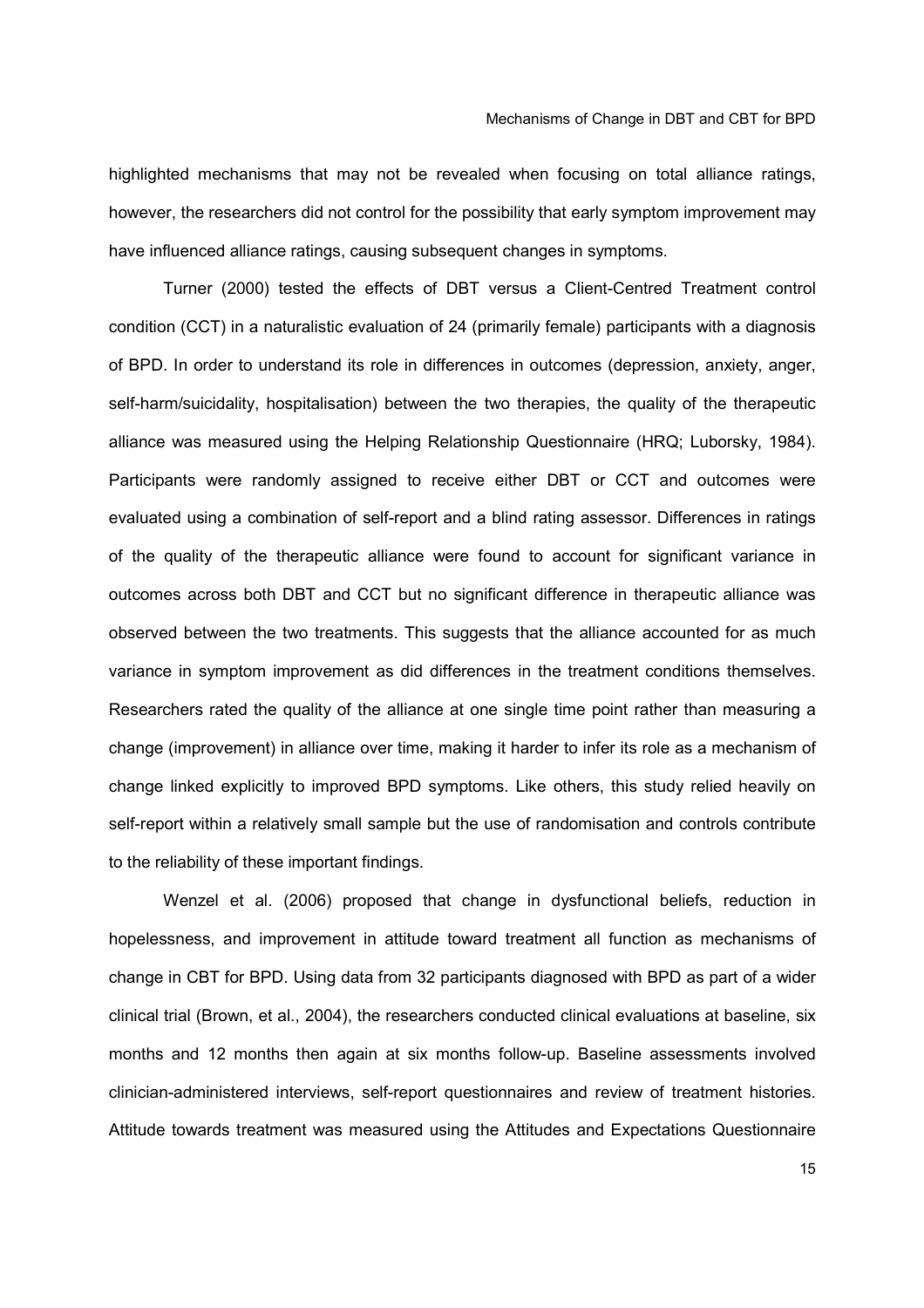(ERQ; adapted from Elkin et al. (1989)). Results showed that 66.7% of participants who had positive attitudes toward treatment no longer met criteria for BPD after 12 months of treatment, compared to 14.3% of participants with a negative attitude toward treatment. This may be a spurious link, however; it is not clarified how changes in attitude towards treatment specifically influence outcome and without the benefit of data obtained at more than one time point it is perhaps not reliably described as a mechanism of change. The researchers investigated other hypothesised mechanisms of change concluding, in support of their hypotheses, that reductions in hopelessness were associated with significant reductions in borderline beliefs. However, this conclusion does not shed much light on the specific processes by which change occur, as both belief change and reduction in hopelessness might be more reliably classed as outcomes rather than change mechanisms. Further, the small sample size precludes the possibility of making generalisable inferences to larger samples and the standard critique of self-report measures also applies, although the use of clinician-administered assessments and treatment records did introduce more objective ratings.

#### **Discussion**

Results from this review show that there are at least three distinct categories of mechanisms of change in DBT and CBT for BPD. Empirical support for improvements in emotion regulation and behavioural control as change mechanisms in DBT is perhaps unsurprising given that Linehan's (1993) DBT biosocial theory views BPD as a disorder of persistent emotional dysfunction occurring largely due to deficits in the ability to regulate difficult emotions and because of emotional instability and vulnerability. By contrast, no studies reviewed investigated emotion regulation and self-control in CBT, which, again, is perhaps unsurprising given that the core aim of CBT for BPD focuses more on dysfunctional schema identification and cognitive restructuring (Arntz, 1994). Axelrod et al (2011) discovered an association between emotion regulation and behavioural control in DBT, although both variables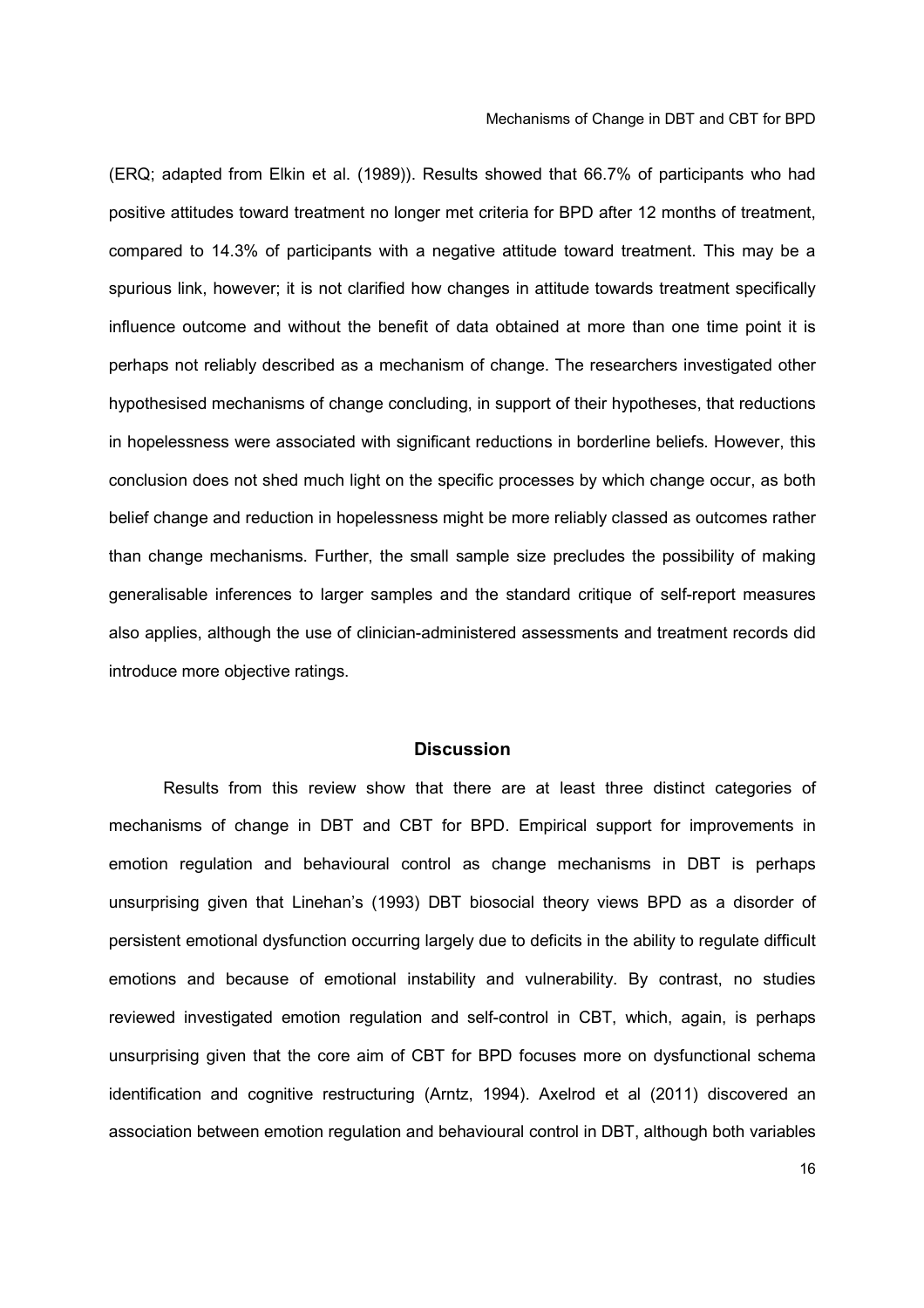might be considered both mechanisms of change and outcomes in their own right. Similarly, as well as discovering a link between improved affect balance and reductions in symptom distress, McMain et al., (2013) found an association between balanced affect and improved interpersonal function, a key component in DBT skills training. Also supporting a link between emotion regulation and skills use, Kramer et al. (2016) showed that receipt of a DBT skills training module was associated with improved ability to use productive, assertive anger, an association also apparent in Neacsiu et al.'s (2010) mediation analysis which concluded that the frequency of DBT skills use by patients with BPD was associated with an increase in control of anger over time.

In addition to Neacsiu et al. (2010), several DBT studies (Barnicot et al., 2015; Linehan et al., 2015; O'Toole et al., 2012; Perroud et al., 2012; Stepp et al., 2008) provided some support for Linehan's (1993) skills deficit theory of BPD suggesting that acquisition of new skills is associated with better DBT outcomes. Indeed, a study of 49 women found that both mindfulness and crisis survival skills were practiced frequently by DBT participants and that the majority practiced their DBT-learned skills on most treatment days (Lindenboim et al., 2007). Arntz (1994) lists 'correction of thinking errors' as one of five main components to be addressed in CBT for BPD. It is therefore again encouraging, yet unsurprising, that Gibbons et al. (2009) concluded that compensatory skills use was association with reductions in negative cognitions which correlated with BPD symptom improvement.

Across a range of psychotherapies, the therapeutic alliance is considered helpful in retaining patients in therapy as well as contributing to positive outcomes (Horvarth & Luborsky, 1993). Patients view a trusting alliance as something to be prioritised (Morris et al., 2014). However, it remains a difficult concept to quantify and could easily be conflated with other mechanisms of change such that its role as an independent factor becomes less clear. The most sensible definition for considering therapeutic alliance as a mechanism of change might be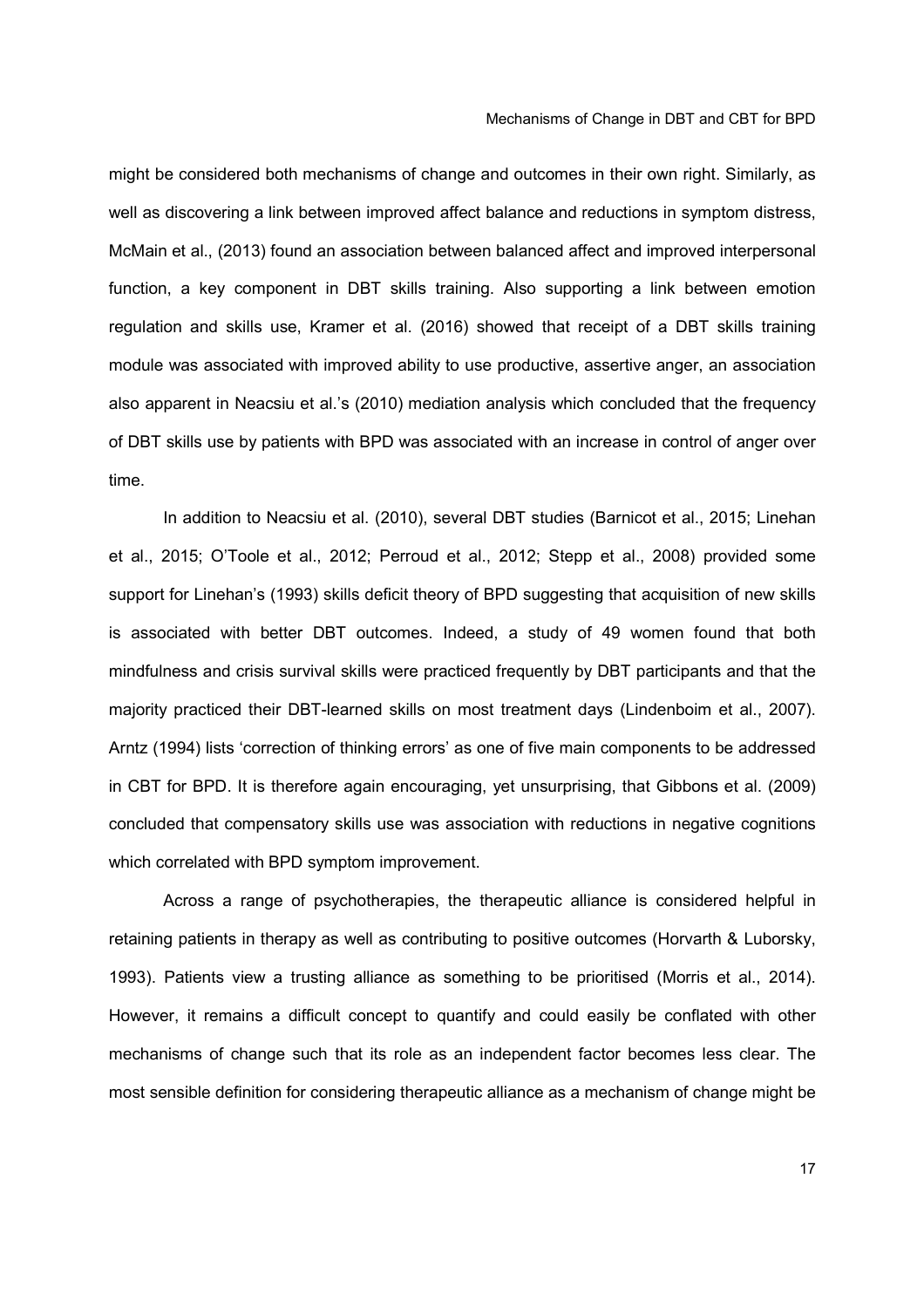to measure change in the alliance over time to show that as it develops (and hopefully improves) so BPD symptoms reduce - a positive, measureable outcome.

Because of their similarity, therapeutic alliance and investment in treatment were clustered to form one category in the current review but examination of both proved problematic in terms of identifying isolated processes which could reliably be classed as mechanisms of change. Barnicot et al.'s (2015) study into the association between DBT skills use and treatment outcome (self-harm, drop-out) investigated the mediating effect of three common treatment processes but of the three, both therapeutic alliance and treatment credibility were not found to be linked with decreased self-harm. More promisingly, Wenzel et al. (2006) found that a positive attitude towards treatment was associated with a reduction in BPD symptoms in CBT although it was unclear how much this factor alone was responsible for patients no longer meeting diagnostic criteria for BPD post-treatment. Exploring components of the therapeutic alliance in further detail, Bedics et al., (2015) discovered that participants' who perceived greater understanding and involvement from their therapist reported a reduction in self-harm. This fits with Linehan's (1993) model as instead of the invalidating environment that BPD patients are accustomed to, therapists provide warm, emotionally-validating settings, fostering increased emotional regulation and decreased instability and impulsivity (which manifest in behaviours such as deliberate self-harm).

Therapeutic alliance and investment in treatment are examples of non-specific processes theorised to be common across all psychological therapies, as opposed to specific effects that are produced by different therapists/models (see Wampold (2001) for review of the value of specific versus non-specific processes in psychotherapy mechanism research and Lynch et al. (2006) for a discussion of theorised common and unique mechanisms in DBT treatment). Interestingly, although Bedics et al. (2012) and Turner (2000) both concluded that a more positively-perceived alliance was associated with improved DBT outcomes, they produced contradicting evidence on the importance of the alliance as a positive change process. Bedics et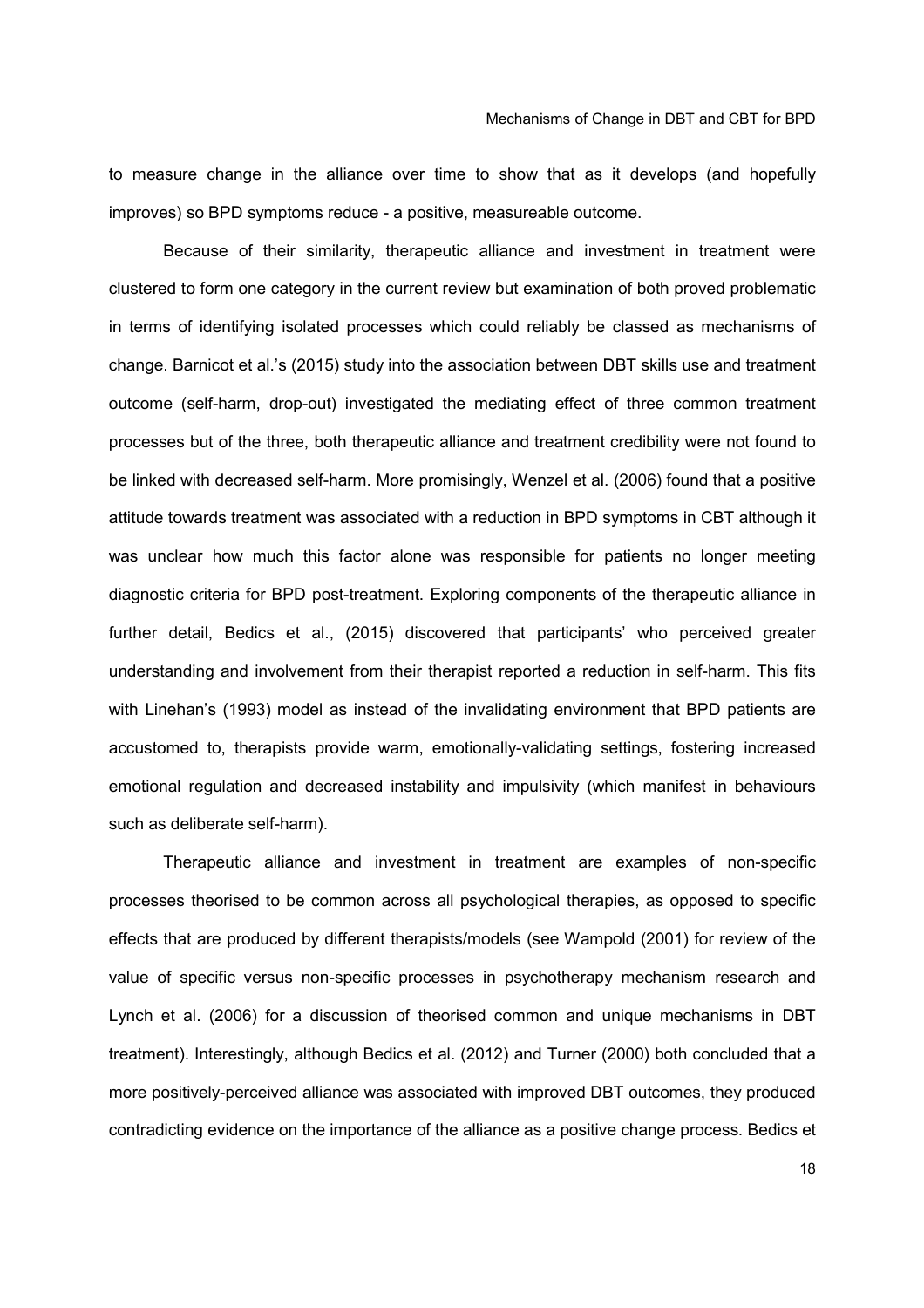al. (2012) found that the alliance was reported more favourably in DBT than controls whereas Turner (2000) found no significant difference in patient-reported alliance between DBT and controls. Nevertheless, the importance of the therapeutic alliance in the studies reviewed is a finding in agreement with a review of factors predicting outcome in BPD treatment (Barnicot et al., 2012) and is particularly promising given the difficulty BPD patients have with interpersonal relationships. Martin et al.'s (2000) meta-analysis of studies measuring alliance concluded that the overall relationship between the alliance and outcome is moderate but consistent regardless of any hypothesised confounds. They found great diversity in measures of alliance, suggesting that this research may not be easily replicable, adding to the difficult task of producing robust evidence of the alliance as a mechanism of change.

As well as the inherent risk of this search omitting relevant studies, this review was limited by ultimately being primarily DBT-focused with little CBT evidence. This is likely due to the prominence of DBT in the most current BPD clinical guideline (NICE, 2009) as well as the fact that DBT was created specifically for BPD. It explains why the DBT model more aptly describes the mechanisms of change identified herewith than the CBT model. This does, however, suggest that further research into mechanisms of change in cognitive therapy for BPD is warranted, especially as NICE (2009) advises that should this data be produced, future revisions may recommend CBT for BPD. The empirical data reviewed highlights the difficulty in demonstrating causality, much of the evidence relying on associative relationships, and the majority of studies revealed difficulties in obtaining large enough sample sizes and in establishing satisfactory scientific rigour from which to base conclusions. Whether some variables were classed as mechanisms of change or could more reliably be considered as outcomes was also somewhat muddied. Indeed, in their study of DBT partial hospitalisation, Yen et al. (2009) concluded that, "BPD is a complex, heterogeneous disorder for which there is no single pathognomonic criterion, so that each criterion should be considered individually in determining its potential effect on treatment outcomes."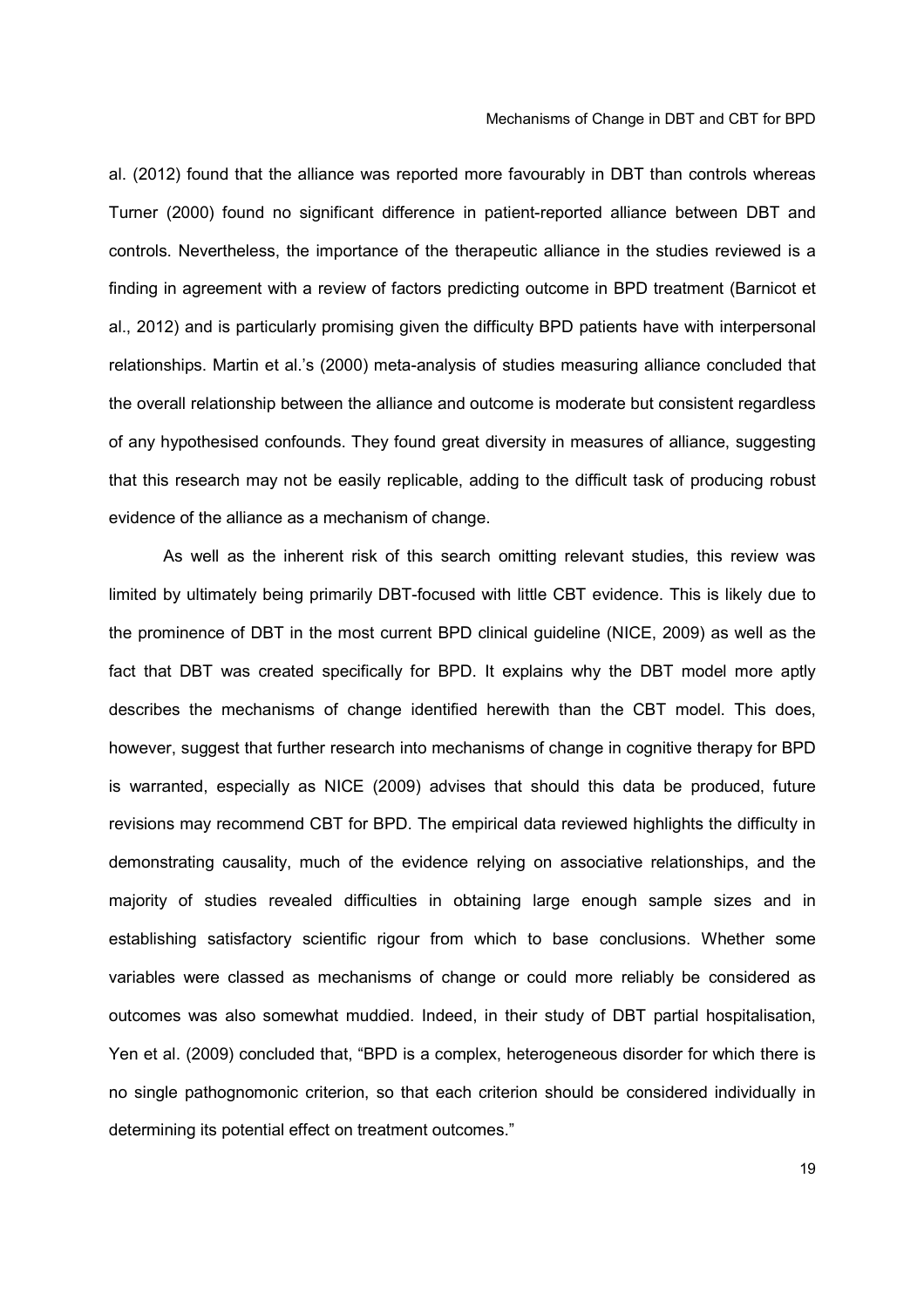Further robust research and hypothesis testing will help to corroborate the identified mechanisms and attempts to establish causality would be highly beneficial in concluding which components of therapy to focus on. This data could assist practitioners in testing the efficacy of briefer interventions that incorporate the specific mechanisms that are most likely to lead to positive outcomes, particularly benefitting those for whom only brief treatments are available.

Encouragingly, there was a large increase in the number of relevant studies published between the 2012 and 2016 searches, with more than a quarter of the studies that met inclusion criteria being published in the last two years. Demonstrating that this is a research-worthy area of growing interest, searches also revealed several studies of mechanisms of change in other treatments for BPD such as TFP and SFT.

#### **Conclusion**

There are several potential mechanisms of change associated with the theoretical underpinnings of BPD treatment (Lynch et al., 2006) and this review is a start in a long journey towards being able to confirm which specific mechanisms are active in treatments for such a complex, challenging disorder. Three broad categories of mechanism of change were identified which are well-explained by Linehan's (1993) DBT biosocial model of BPD: initial deficits in *emotion regulation and self-control* are improved via the *therapeutic alliance and investment in treatment* which result in increased *skills use* leading to favourable outcomes on mood and anxiety symptoms, and on measures of BPD symptoms including self-harm, impulsivity, substance misuse and borderline beliefs.

#### **Appendix**

This has been attached as a separate document.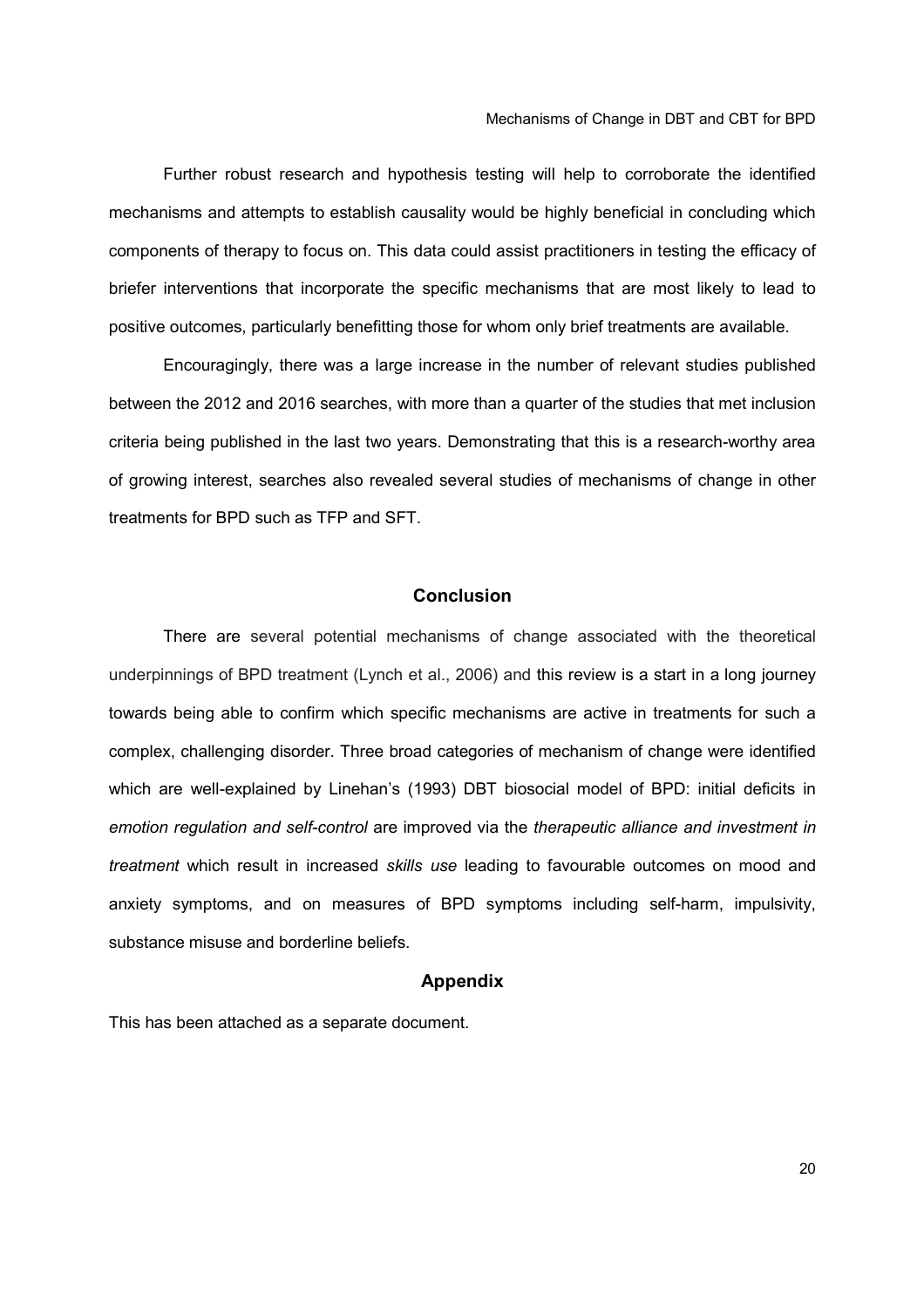#### **References**

- Addis, M & Linehan, M.M. (1989). Predicting suicidal behaviour: psychometric properties of the Suicidal Behaviours Questionnaire. Poster presented at: Annual Meeting of the Association for the Advancement Behaviour Therapy; November 2-5, 1989; Washington, DC.
- American Psychiatric Association (2013). *Diagnostic and Statistical Manual of Mental Disorders* (5<sup>th</sup> Edition). Arlington, VA: American Psychiatric Publishing.
- American Psychiatric Association (2001). Practice guideline for the treatment of patients with borderline personality disorder—introduction. *American Journal of Psychiatry,* 158, 1-52.
- Axelrod, S. R., Perepletchikova, F., Holtzman, K. & Sinha, R. (2011). Emotion regulation and substance use frequency in women with substance dependence and borderline personality disorder receiving dialectical behaviour therapy. *The American Journal of Drug and Alcohol Abuse*, 37, 37–42.
- Arntz, A. (1994). Treatment of borderline personality disorder: A challenge for cognitive behavioural therapy. *Behaviour, Research and Therapy,* 32, 419-430.
- Baer, R. A., Smith, G. T. & Allen, K. B. (2004). Assessment of mindfulness by self-report: The Kentucky Inventory of Mindfulness Skills. *Assessment,* 11, 191-206.

Baer, R. A., Smith, G. T., Lykins, E., Button, D., Krietemeyer, J., Sauer, S., et al.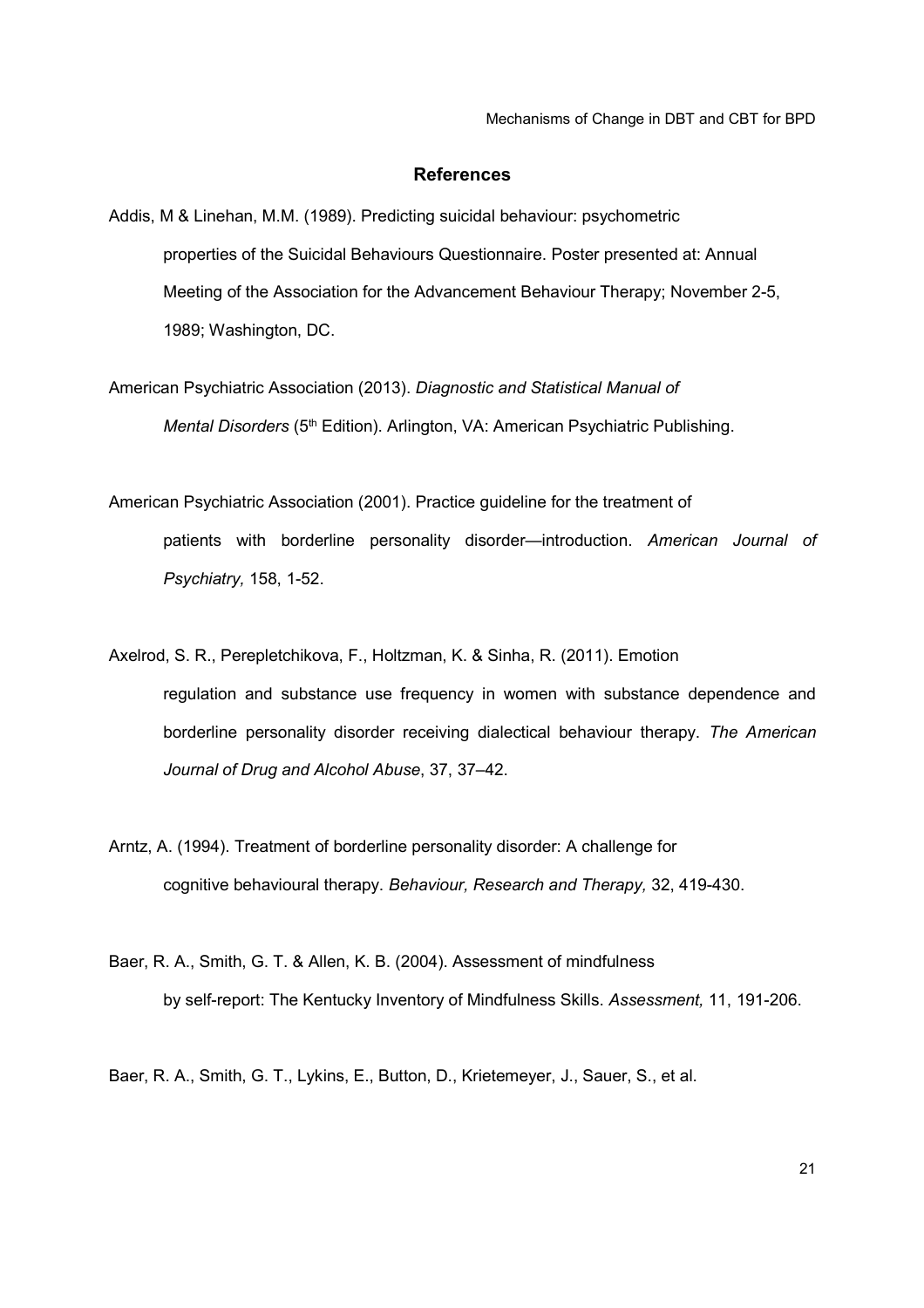(2008). Construct validity of the Five Facet Mindfulness Questionnaire in meditating and non-meditating samples. Assessment, 15, 329–342.

- Barnicot, K., Gonzalez, R., McCabe, R., & Priebe, S., (2015). Skills use and common treatment processes in dialectical behaviour therapy for borderline personality disorder, *Journal of behavior therapy and experimental psychiatry,* 52, 147-156.
- Barnicot, K., Katsakou, C., Bhatti, N., Savill, M., Fierns, N. & Priebe, S. (2012). Factors predicting the outcome of psychotherapy for borderline personality disorder: a systematic review. *Clinical Psychology Review,* 32, 400-412.
- Bateman, A.W. & Fonagy, P. (2008). 8-year follow-up of patients treated for borderline personality disorder: Mentalization-based treatment versus treatment as usual. *American Journal of Psychiatry* 165, 631-638.
- Bateman, A. W. & Fonagy, P. (2004). Psychotherapy for borderline personality disorder: Mentalization-based treatment. Oxford: Oxford University Press.
- Beck, A. T., Freeman, A., & Davis, D. D. (2004). *Cognitive therapy of personality disorders*. (2nd Edition). New York: Guilford.
- Bedics, J., D., Atkins, D. C., Harned, M. S. & Linehan, M. M. (2015). The therapeutic alliance as a predictor of outcome in dialectical behaviour therapy versus nonbehavioural psychotherapy by experts for borderline personality disorder. *Psychotherapy (Chic),* 52, 67-77.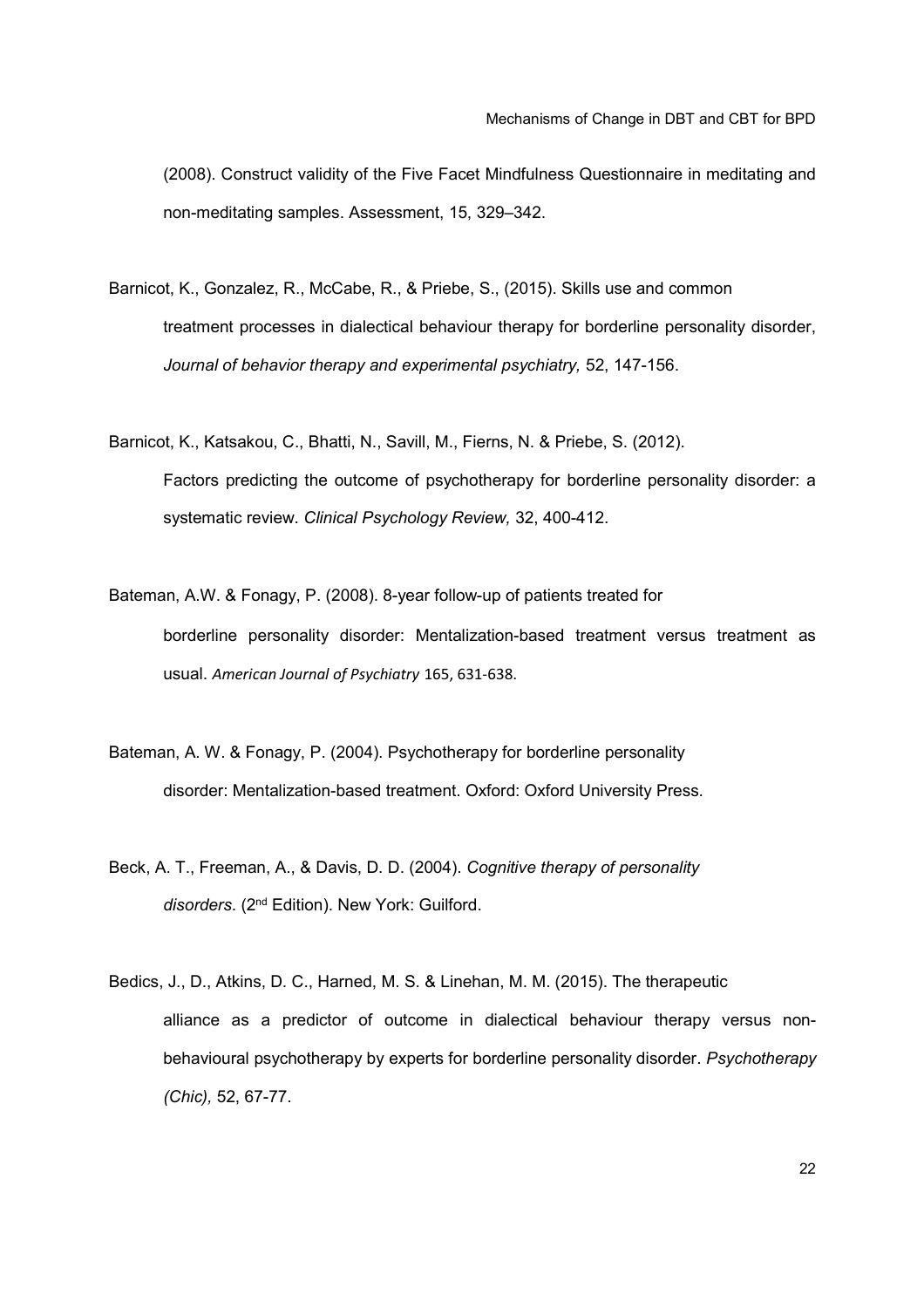Bedics, J. D., Atkins, D. C., Comtois, K. A. & Linehan, M. M. (2012). Treatment

differences in the therapeutic relationship and introject during a 2-year randomised controlled trial of dialectical behaviour therapy versus non-behavioural psychotherapy by experts for borderline personality disorder*. Journal of Consulting and Clinical Psychology,* 80, 66-77.

- Bender, D. S., Dolan, R. T., Skodol, A. E., Sanislow, C. A., Dyck, I. R., McGlashan, T. H., Shea, M. T., Zanarini, M. C., Oldham, J. M. & Gunderson, J. G. (2001). *American Journal of Psychiatry,* 158, 295–302.
- Benjamin, L. S. (1974). Structural analysis of social behaviour. *Psychological Review*, 81, 392–425.
- Bloom, J. M., Woodward, E. N., Sasmaras, T., Pantalone, D. W. (2012). Use of dialectical behaviour therapy in inpatient treatment of borderline personality disorder: a systematic review. *Psychiatric Services,* 63, 881–888.
- Brown, G. K., Newman, C. F., Charlesworth, S. E., Crits-Christoph, P., & Beck, A. T. (2004). An open clinical trial of cognitive therapy for borderline personality disorder. *Journal of Personality Disorders,* 18, 257–271.
- Brown, M., Comtois, K. A., & Linehan, M. M. (2002). Reasons for suicide attempts and non-suicidal self-injury in women with borderline personality disorder. *Journal of Abnormal Psychology,* 111, 198–202.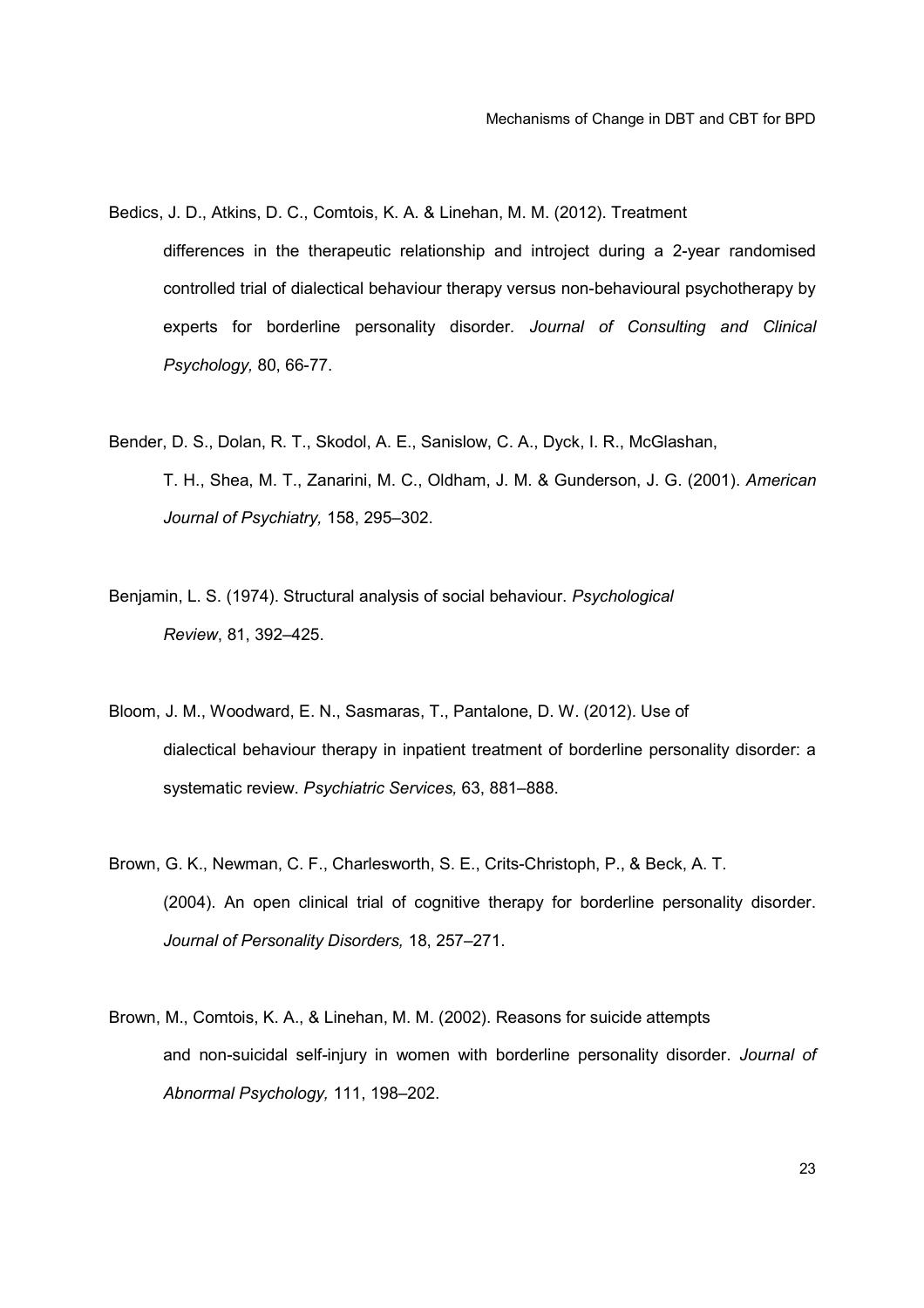Clarkin, J. F. & Levy, K. N. (2006). Psychotherapy for patients with borderline personality disorder: Focusing on the mechanisms of change*. Journal of Clinical Psychology,* 62, 405-410.

- Clarkin, J. F., Yeomans, F. E. & Kernberg, O. (2006). *Psychotherapy for Borderline Personality, Focusing on Object Relations.* American Psychiatric Publishing.
- Coid J., Yang M, Tyrer, P., Roberts, A., & Ullrich, S. (2006). Prevalence and correlates of personality disorder in Great Britain. *British Journal of Psychiatry*, 188, 423- 431.
- Comtois, K. A., Russo, J., Snowden, M., Srebnik, D., Ries, R. & Roy-Byrne, P. (2003). Factors associated with high use of public mental health services by persons with borderline personality disorder. *Psychiatric Services,* 54, 1149–1154.
- Davidson, K., Norrie, J., Tyrer, P., Gumley, A. I., Tata, P., Murray, H., & Palmer, S. (2006). The effectiveness of cognitive behaviour therapy for borderline personality disorder: Results from the BOSCOT Trial. *Journal of Personality Disorders,* 20, 450– 465.
- de Ruiter, C. & Greeven, P. J. G. (2000). Personality disorders in a Dutch forensic psychiatric sample: convergence of interview and self-report measures. *Journal of Personality Disorders,* 14, 162-170.

Downs, S. H. & Black, N. (1998). The feasibility of creating a checklist for the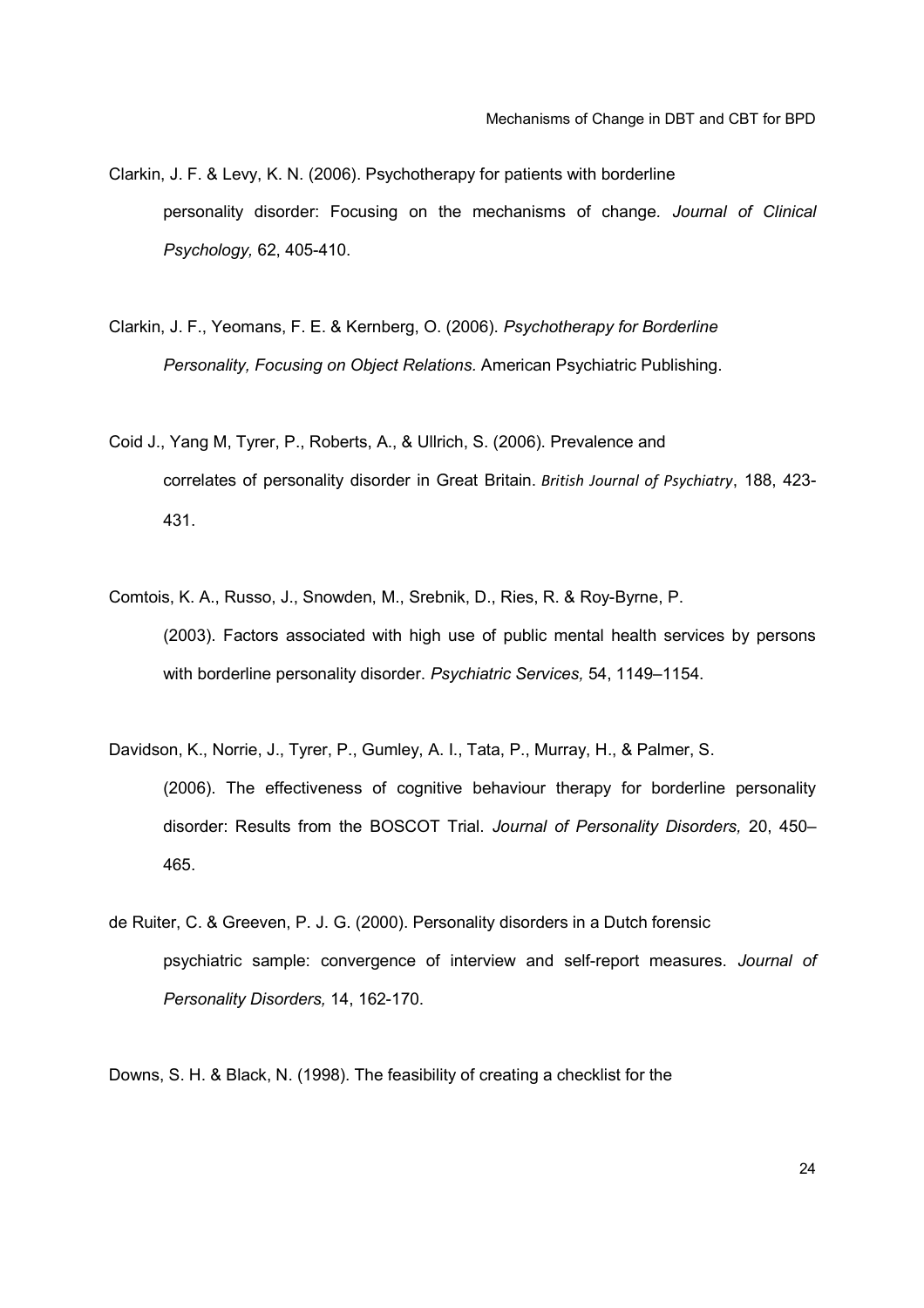assessment of the methodological quality both of randomised and non-randomised studies of health care interventions. *Journal of Epidemiological Community Health,* 52, 377-384.

- Elkin, I., Shea, M.T., Watkins, J.T., Imber, S.D., Sotsky, S.M., Collins, J.F., Glass, D. R., Pilkonis, P. A., Leber, W. R., Docherty, J. P., Fiester, S. J. & Parloff, M. B. (1989). National Institute of Mental Health Treatment of Depression Collaborative Research Program: General effectiveness of treatments. *Archives of General Psychiatry,* 46, 971– 982.
- Elliott, R. (2010). Psychotherapy change process research: realizing the promise. *Psychotherapy Research,* 20, 123-235.
- Feigenbaum, J. D., Fonagy, P., Pilling, S. Jones, A., Wildgoose, A. & Bebbington, P. E. (2011). A real-world study of the effectiveness of DBT in the UK National Health Service. *British Journal of Clinical Psychology,* 51, 121-141.
- Feigenbaum, J. (2007). Dialectical behaviour therapy: An increasing evidence base*. Journal of Mental Health,* 16, 51-68.
- Gaston, L. (1991). Reliability and criterion-related validity of the California Psychotherapy Alliance Scales – Patient Version. *Journal of Consulting and Clinical Psychology, 3,* 68-74.

Gibbons, M. B. C., Crits-Christoph, P., Barber, J. P., Wiltsey Stirman, S., Gallop, R.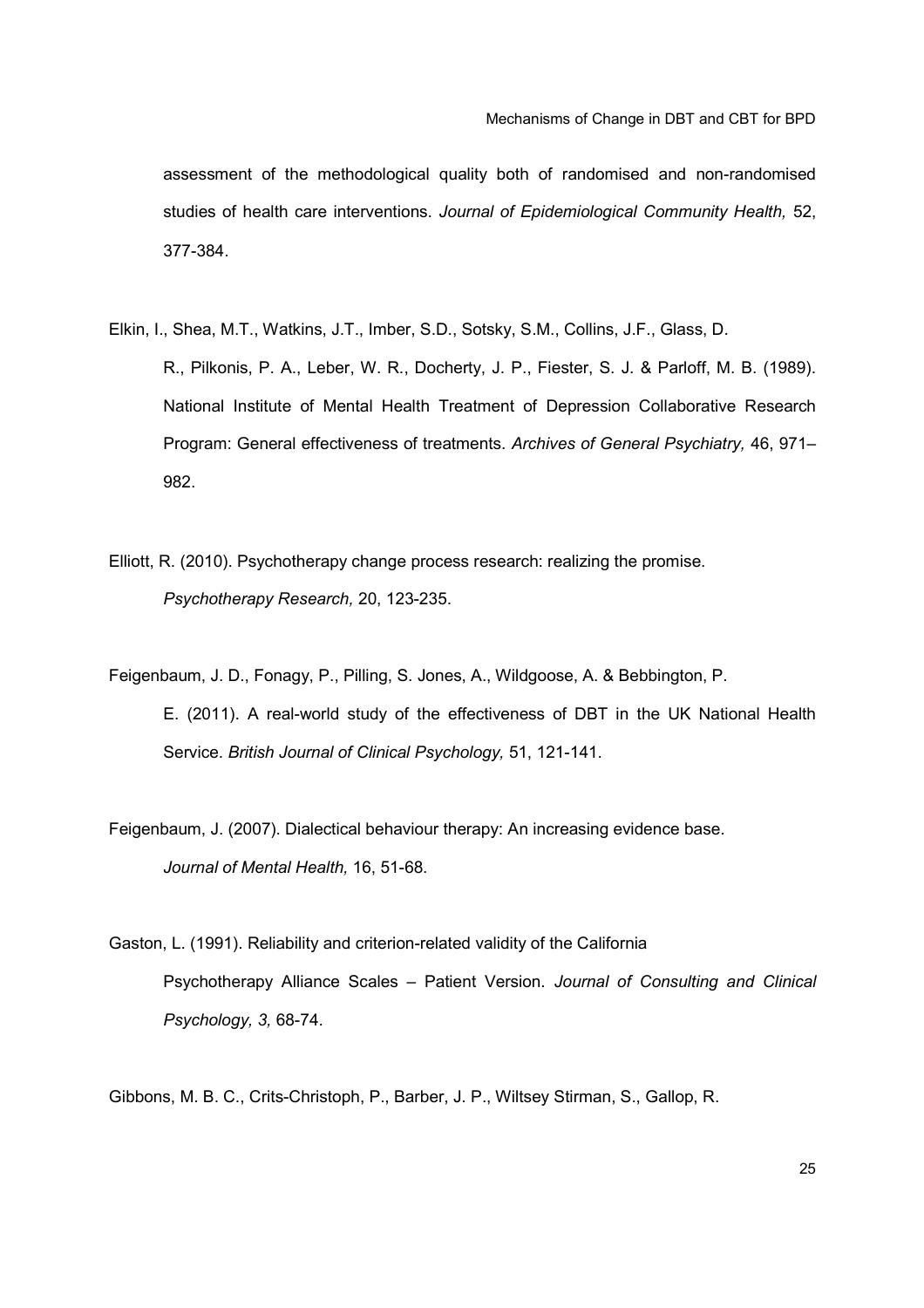Goldstein, L. A., Temes, C. M. & Ring-Kurtz, S. (2009). Unique and common mechanisms of change across cognitive and dynamic psychotherapies. *Journal of Consulting and Clinical Psychology,* 77, 801–813.

- Gratz, K. L. & Roemer, L. (2004). Multidimensional assessment of emotion regulation and dysregulation: Development, factor structure, and initial validation of the difficulties in emotion regulation scale. *Journal of Psychopathological Behaviour Assessment,* 26, 41–54.
- Horvath, A. O. & Luborsky, L. (1993). The role of the therapeutic alliance in psychotherapy. *Journal of Consulting and Clinical Psychology*. 61, 561-573.
- Kazdin, A. E. (2007). Mediators and mechanisms of change in psychotherapy research. *Annual Review of Clinical Psychology,* 3, 1-27.
- Kellogg, S. H. and Young, J. E. (2006). Schema therapy for borderline personality disorder. *Journal of Clinical Psychology,* 62, 445-458.
- Kramer, U., Pascual-Leone, A., Berthoud, L., De Roten, Y., Marquet, P., Kolly, S., Despland, J., & Page, D. (2016). Assertive anger mediates effects of dialectical behaviour-informed skills training for borderline personality disorder: A randomized controlled trial. *Clinical Psychology and Psychotherapy,* 23, 189-202.
- Kliem, S. Kröger, C. & Kosfelder, J. (2010). Dialectical behaviour therapy for borderline personality disorder: a meta-analysis using mixed-effects modelling. *Journal of Consulting and Clinical Psychology,* 78, 936–951.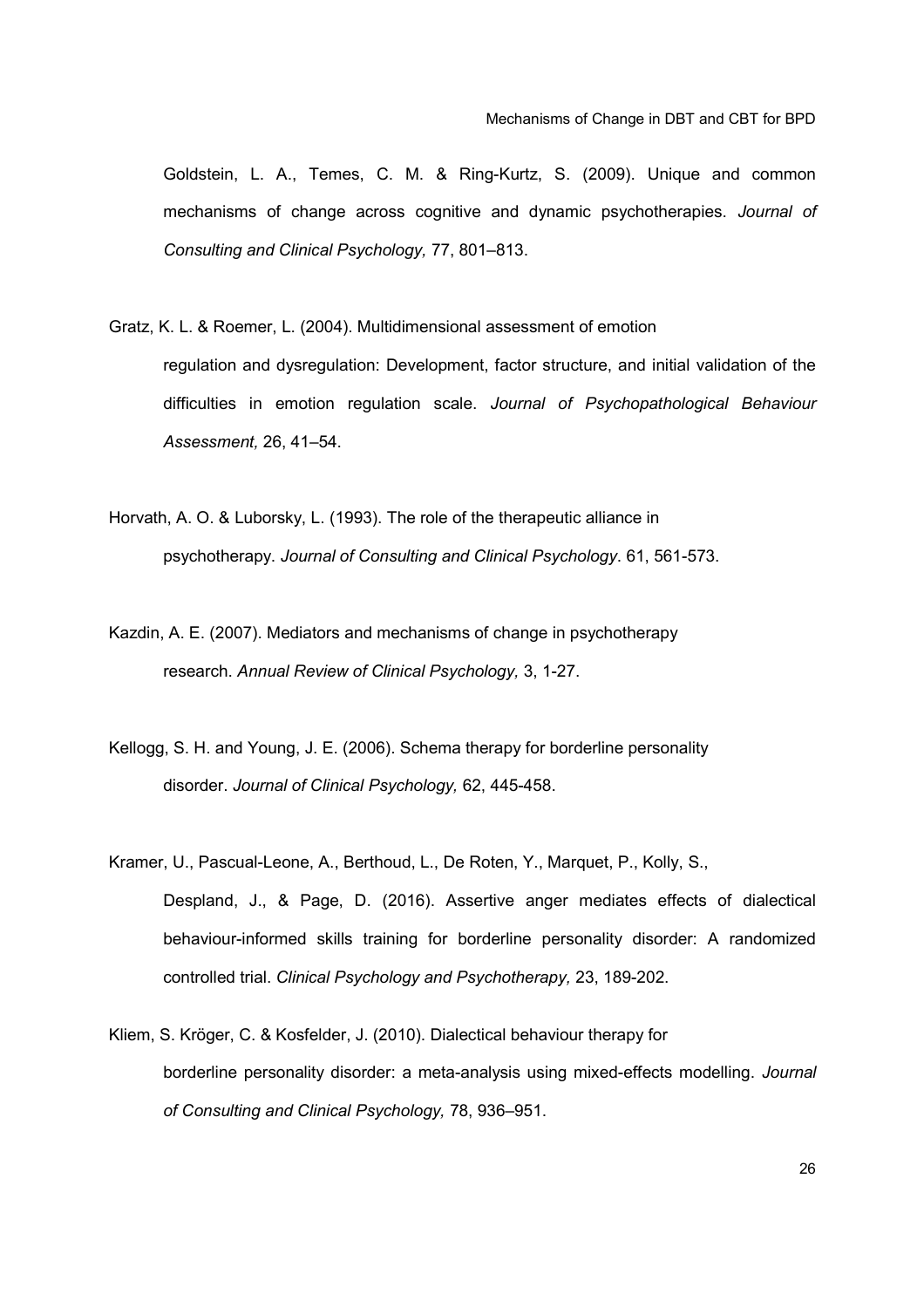- Leichsenring, F. & Leibing, E. (2003). The effectiveness of psychodynamic therapy and cognitive behaviour therapy in the treatment of personality disorders: a metaanalysis, *American Journal of Psychiatry,* 160, 1223–1232.
- Lindenboim, N., Comtois, K. A. & Linehan, M. M. (2007). Skills practice in dialectical behaviour therapy for suicidal women meeting criteria for borderline personality disorder. *Cognitive and Behavioural Practice,* 14, 147—156.
- Linehan, M. M. Korslund, K. E., Harned, M. S., Gallop, R. J., Lungu, A., Neasciu, A. D., McDavid, J., Comtois, K. A., & Murray-Gregory, A. M. (2015). Dialectical behaviour therapy for high suicide risk in individuals with borderline personality disorder: A randomised clinical trial and component analysis. *JAMA Psychiatry*, 72, 475-482.
- Linehan, M., M. Comtois, K. A., Murray, A. M., Brown, M. Z., Gallop, R. J., Heard, H. L., Korslund, K. E., Tutek, D. A., Reynolds, S. K., Lindenboim, N. (2006a). Two-year randomized controlled trial and follow-up of dialectical behaviour therapy verses therapy by experts for suicidal behaviours and borderline personality disorder. *Archives of General Psychiatry,* 63, 757-766.
- Linehan, M. M., Comtois, K. A., Brown, M. Z., Heard, H. L. & Wager, A. (2006b). Suicide Attempt Self-Injury Interview (SASII): Development, reliability, and validity of a scale to assess suicide attempts and intentional self-injury. *Psychological Assessment,* 18, 303-312.

Linehan, M. M. (2000). The empirical basis of dialectical behaviour therapy: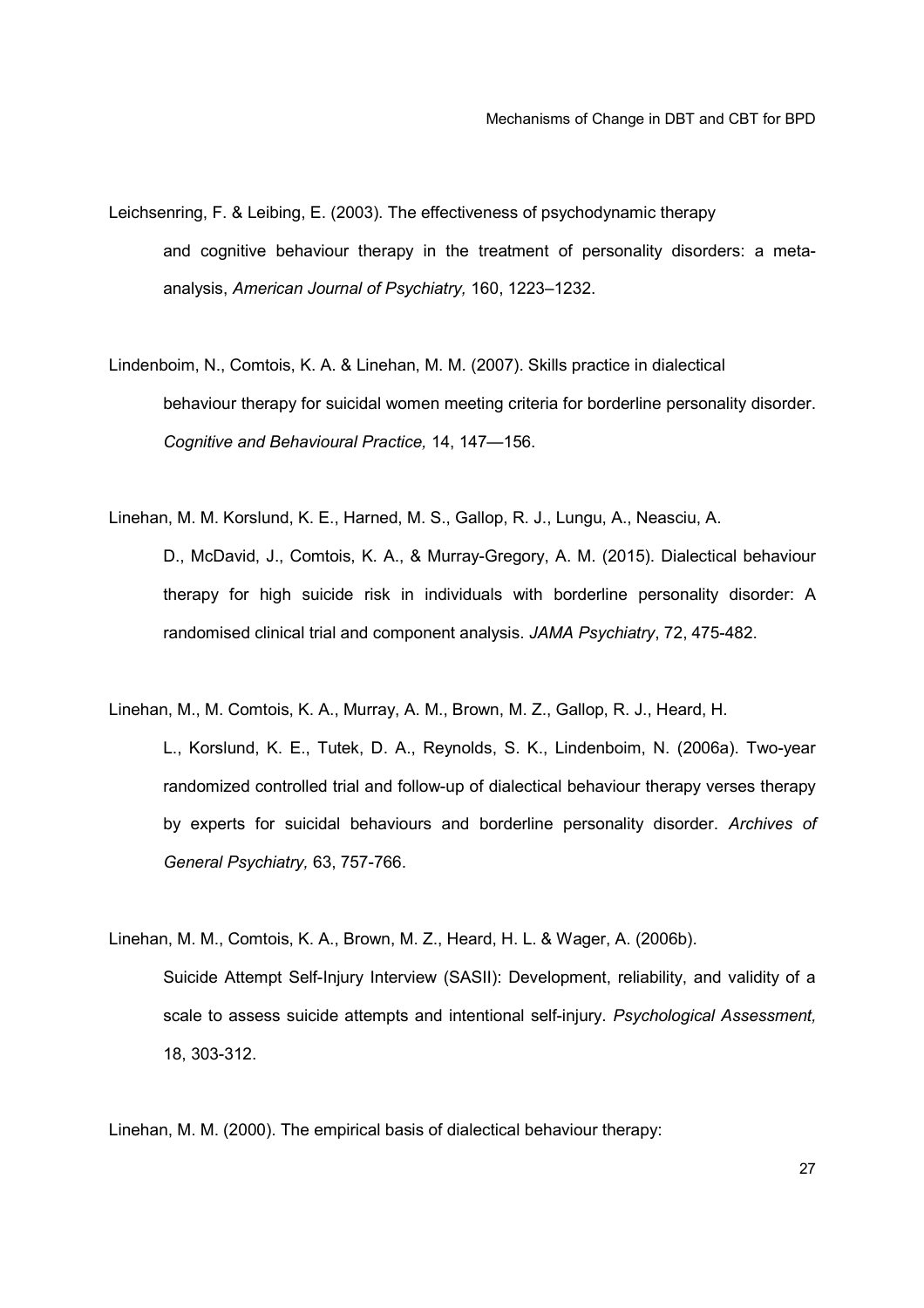Development of new treatments versus evaluation of existing treatments. *Clinical Psychology: Science and Practice,* 7, 113-119.

Linehan, M. M. (1993). Cognitive-behavioural treatment of borderline personality disorder. New York: The Guilford Press.

Luborsky, L. (1984). Principles of psychoanalytic psychotherapy. New York: Basic Books.

- Lynch, T. R., Chapman, A. L., Rosenthal, M. Z., Kuo, J. R. & Linehan, M. M. (2006). Mechanisms of change in dialectical behaviour therapy: theoretical and empirical observations. *Journal of Clinical Psychology,* 62, 459-480.
- Martin, D. J., Garske, J. P. & Davis, M. K. (2000). Relation of the therapeutic alliance with outcome and other variables: A meta-analytic review. *Journal of Consulting and Clinical Psychology*, 68, 438-450.
- McMain, S., Links, P., Guimond, T., Wnuk, S., Eynan, R., Bergmans, Y., Warwar, S. (2013). An exploratory study of the relationship between changes in emotion and cognitive processes and treatment outcome in borderline personality disorder. *Psychotherapy Research,* 23, 658-673.
- Morey, L. (1991). Personality assessment inventory: Professional manual. Odessa, FL: Psychological Assessment Resources.

Morris, C., Smith, I. & Alwin, N. (2014). Is contact with adult mental health services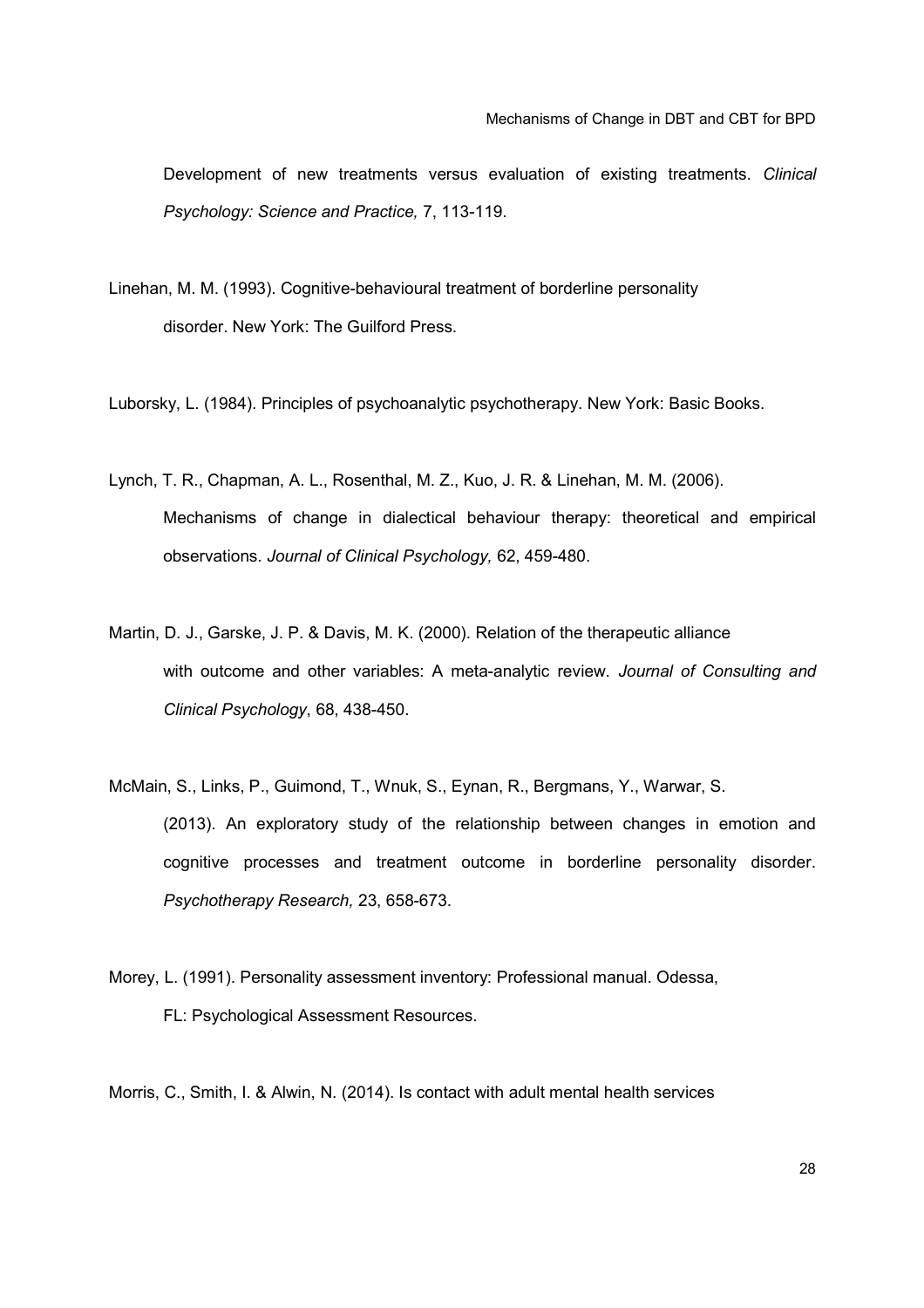helpful for individuals with diagnosable BPD? A study of service users' views in the UK. *Journal of Mental Health,* 23, 251-255.

National Institute for Health and Clinical Excellence (2009). Borderline Personality Disorder: Treatment and management. CG78. London: National Institute for Health and Clinical Excellence.

- Neacsiu, A. D., Rizvi, S. L. & Linehan, M. M. (2010). Dialectical behaviour therapy skills use as a mediator and outcome of treatment for borderline personality disorder. *Behaviour, Research and Therapy,* 48, 832-839.
- O'Toole, S. K., Diddy, E., & Kent, M. (2012). Mindfulness and emotional well-being in women with borderline personality disorder. *Mindfulness,* 3, 117-123.
- Panos, P. T., Jackson, J. W., Hasan, O. & Panos, A. (2014). Meta-analysis and systematic review assessing the efficacy of dialectical behaviour therapy (DBT). *Research on Social Work Practice,* 24, 213-223.
- Perroud, N. Nicastro, R., Jermann, F. & Huguelet, P. (2012). Mindfulness skills in borderline personality disorder patients during dialectical behaviour therapy: Preliminary results. *International Journal of Psychiatry in Clinical Practice,* 16, 189–196.
- Perry, J. C., Fowler, J. C., & Semeniuk, T. T. (2005). An investigation of tasks and techniques associated with dynamic interview adequacy. *Journal of Nervous and Mental Disease,* 193, 136–139.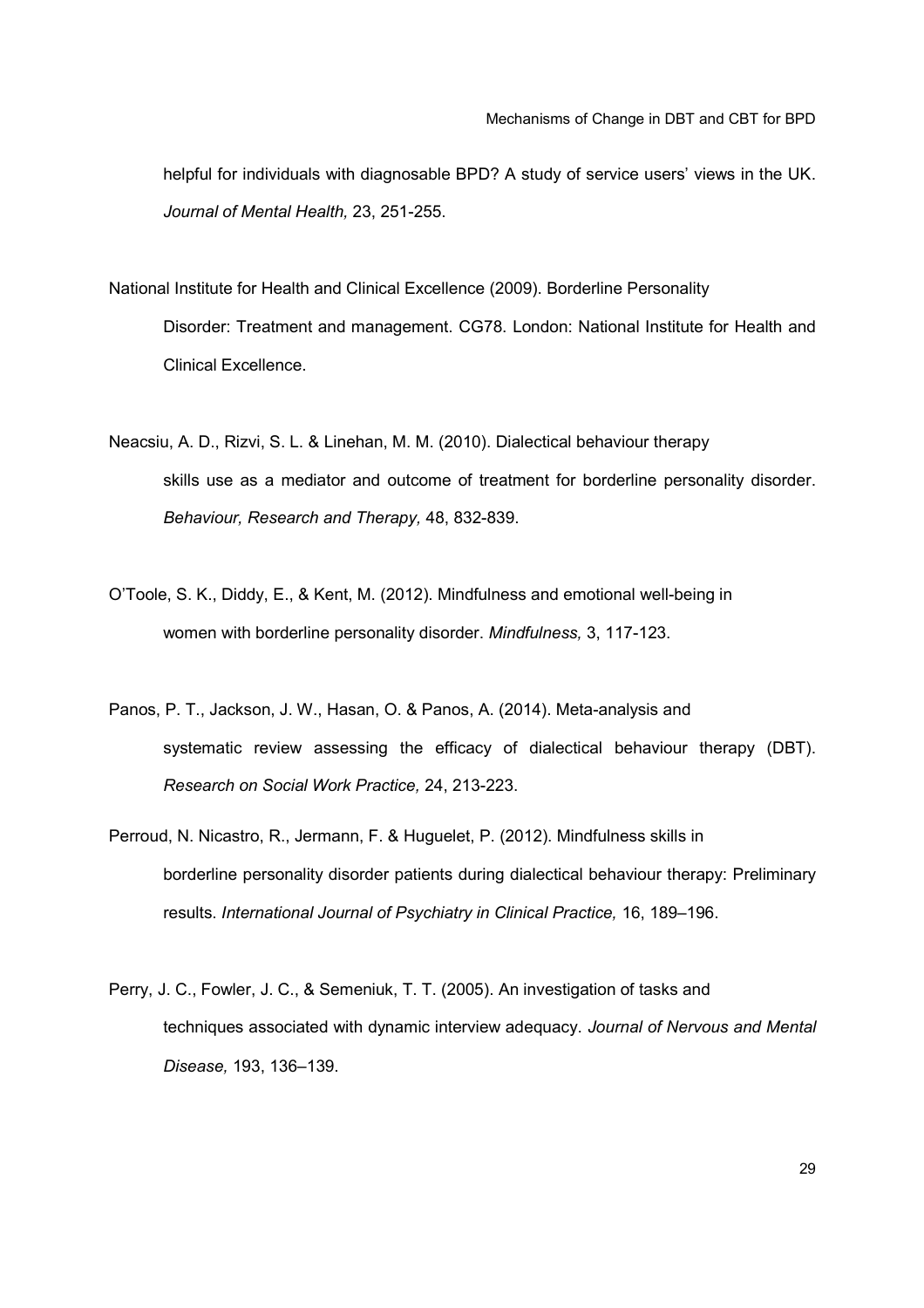- Robins, J., & Rotnitzky, A. (2005). Estimation of treatment effects in randomised trials with non-compliance and dichotomous outcome using structural mean models. *Biometrika,* 91, 763-783.
- Stepp, S., Epler, A., Jahng, S & Trull, T. (2008). The effect of dialectical behaviour therapy skills use on borderline personality disorder features. *Journal of Personality Disorders,* 22, 549-563.
- Sulzer, S., H., Muenchow, E., Potvin, A., Harris, J. & Gigot, G. (2015). Improving patient-centred communication of the borderline personality disorder diagnosis. *Journal of Mental Health,* 25, 5-9.
- Turner, R. M. (2000). Naturalistic evaluation of dialectical behaviour therapy-oriented treatment for borderline personality disorder. *Cognitive and Behavioural Practice,* 7, 413- 419.
- Wampold, B. E. (2001). The great psychotherapy debate: Model, methods, and findings. Mahwah, NJ: Lawrence Erlbaum Associates.
- Wenzel, A., Chapman, J. E., Newman, C. F., Beck, A. T. & Brown, G. K. (2006). Hypothesised mechanisms of change in cognitive therapy for borderline personality disorder. *Journal of Clinical Psychology,* 62, 503-516.

Yen, S., Johnson, J., Costello, E. & Simpson, E. B. (2009). A 5-day dialectical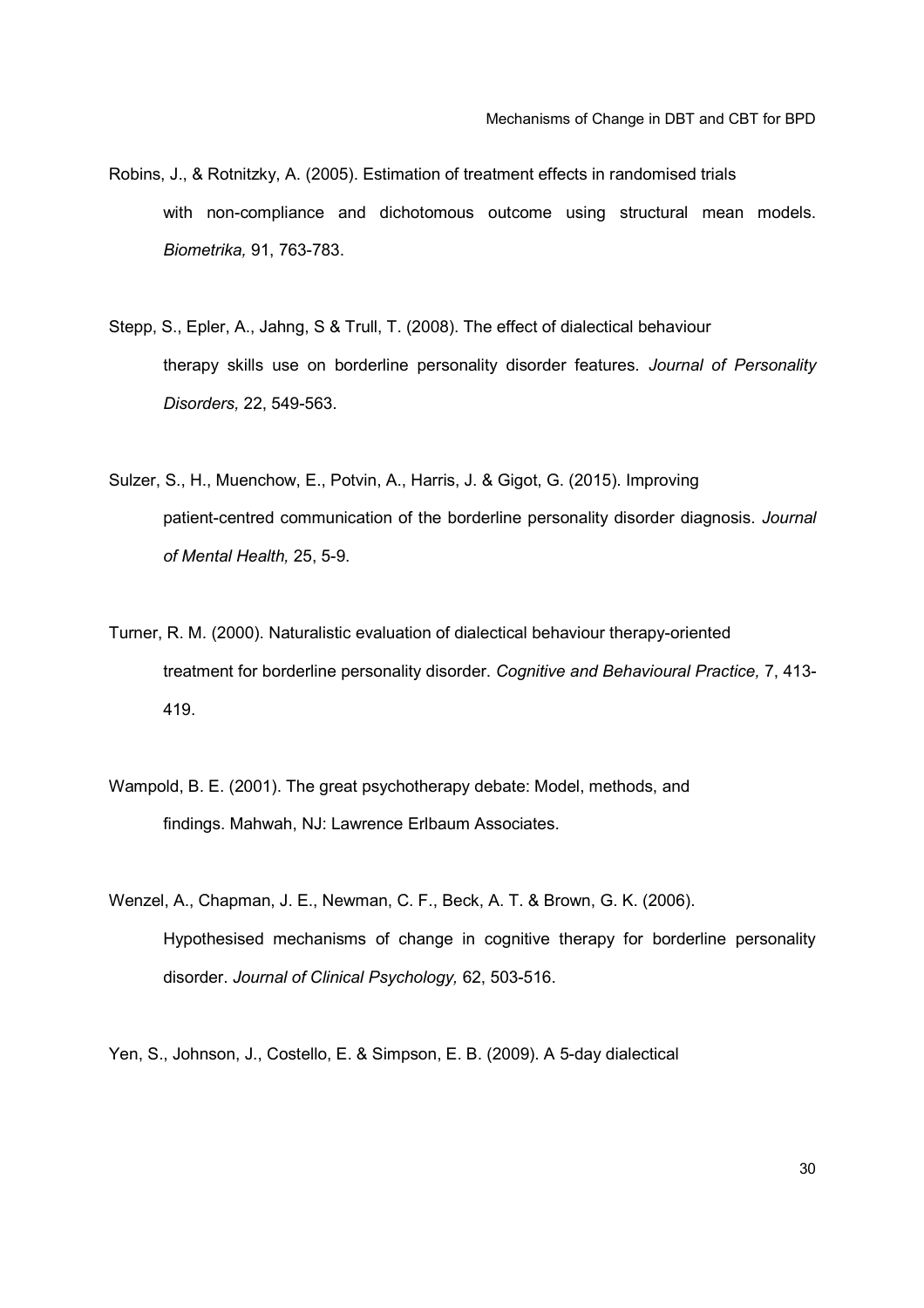behaviour therapy partial hospital program for women with borderline personality disorder: Predictors of outcome from a 3-month follow-up study. *Journal of Psychiatric Practice,* 15, 173–182.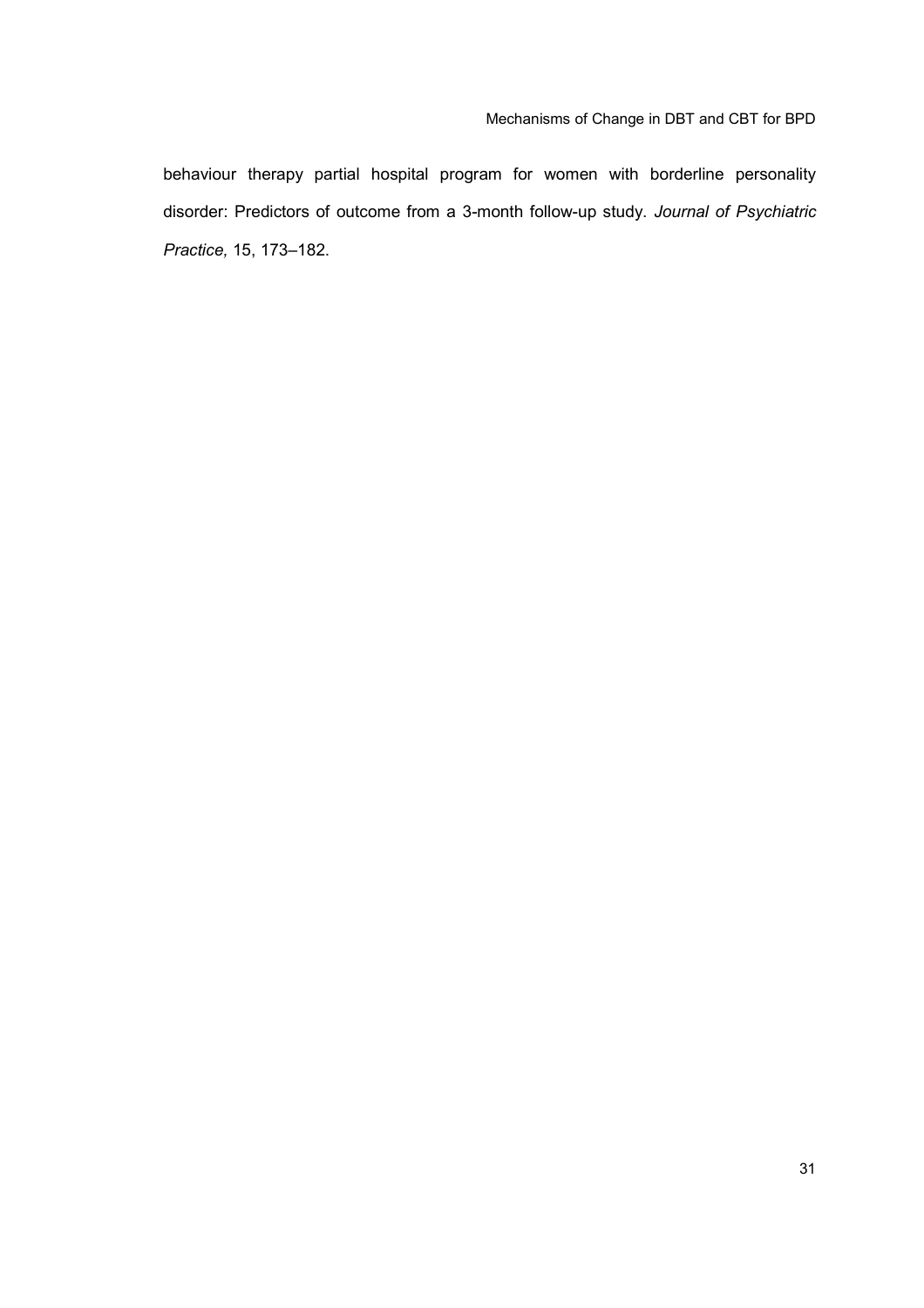#### **Figures**

*Figure 1: Flow chart of review database*

Electronic database search results



Abstracts screened

 $n = 34$ 



Full texts screened

 $n = 19$ 



Papers identified for inclusion in final review



# 1990-2014 2014-2016

Electronic database search results

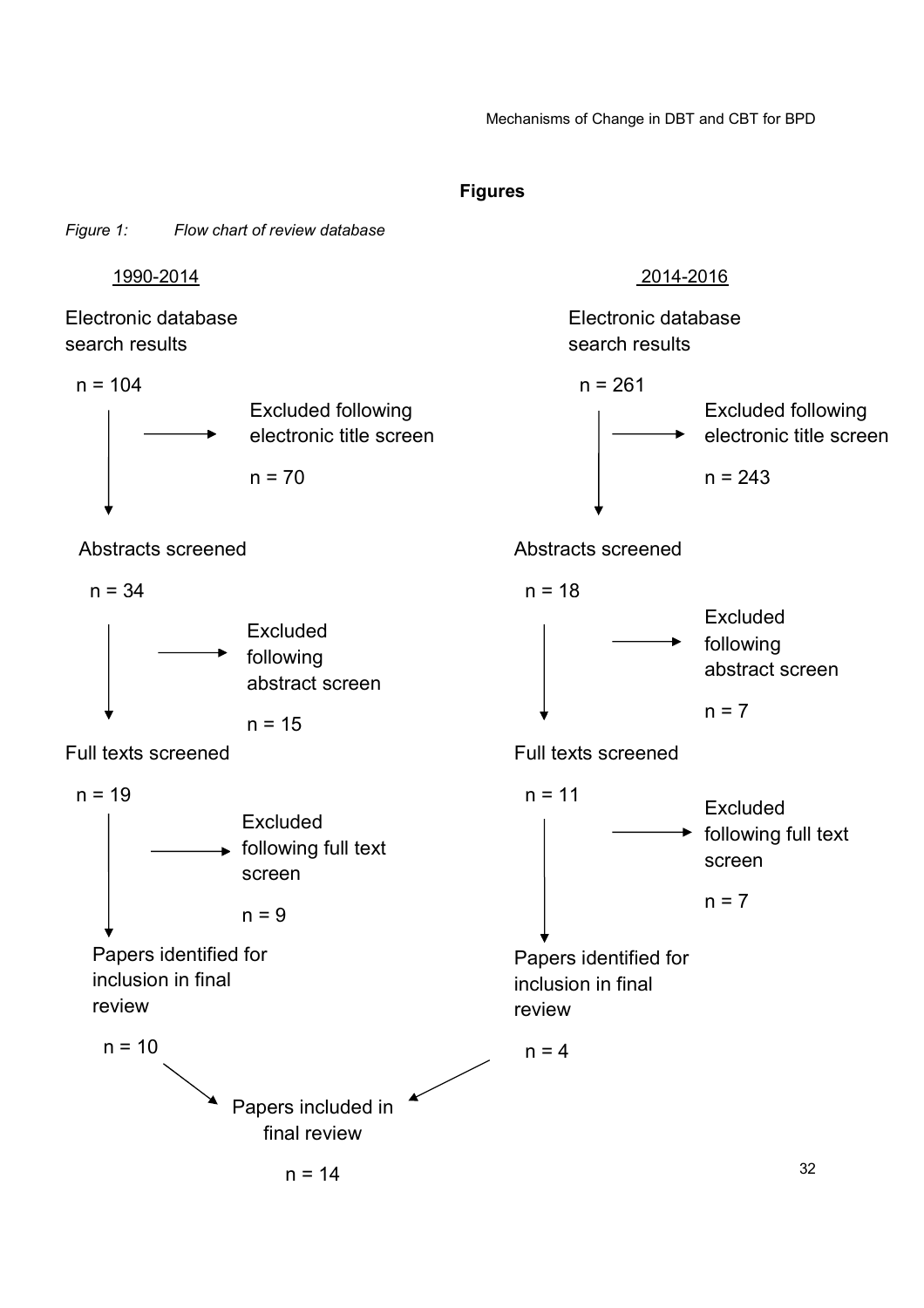# **Tables**

| Table 1:                  |                     | Papers included in the review |                                       |                   |                |                                                                                                  |                                                                                          |                                                                                                                                                                                                                          |  |
|---------------------------|---------------------|-------------------------------|---------------------------------------|-------------------|----------------|--------------------------------------------------------------------------------------------------|------------------------------------------------------------------------------------------|--------------------------------------------------------------------------------------------------------------------------------------------------------------------------------------------------------------------------|--|
| $\overline{A}$ uthor(s)   | Publication<br>year | Country                       | Primary<br>therapeutic<br>orientation | Control<br>group? | Sample<br>size | Participants                                                                                     | Mechanism(s) of<br>change                                                                | Main findings                                                                                                                                                                                                            |  |
| Axelrod et<br>al.         | 2011                | <b>USA</b>                    | <b>DBT</b>                            | $\overline{N}$    | $n=27$         | 27 women with BPD and substance<br>dependence. Mean age= 38.0 yrs<br>$(range = 27-51 yrs)$       | Improvements in<br>emotion regulation                                                    | Improved emotion regulation<br>can account for increased<br>behavioural control                                                                                                                                          |  |
| <b>Barnicot</b><br>et al. | 2015                | <b>UK</b>                     | <b>DBT</b>                            | No                | $n=70$         | 63 women and 7 men with BPD.<br>Mean age=32.0 yrs (s.d.=10.2 yrs)                                | Improvements in DBT<br>skills use                                                        | More frequent use of DBT<br>skills was independently<br>associated with less frequent<br>self-harm                                                                                                                       |  |
| Bedics et<br>al           | 2015                | <b>USA</b>                    | <b>DBT</b>                            | Yes               | $n = 101$      | 101 women with BPD. Mean<br>age=29.3 yrs (s.d.=7.5yrs)                                           | Facets of therapeutic<br>alliance                                                        | Reduction in self-harm<br>associated with increase in<br>patient-rated total alliance in<br>DBT group                                                                                                                    |  |
| Bedics et<br>al           | 2012                | <b>USA</b>                    | <b>DBT</b>                            | Yes               | $n = 101$      | 101 women with BPD. Mean<br>age=29.3 yrs (s.d.=7.5yrs)                                           | Personality factors and<br>intrapsychic change,<br>perception of<br>therapeutic alliance | DBT patients reported self-<br>affirmation, protection, love<br>and less self-attack than<br>controls                                                                                                                    |  |
| Gibbons<br>et al.         | 2009                | <b>USA</b>                    | <b>CBT</b>                            | Yes               | $n=32$         | 28 women and 4 men with BPD.<br>Mean age=29.0 yrs (range=20-55<br>yrs) [from Brown et al., 2004] | Self-understanding<br>and compensatory<br>skills                                         | Change in compensatory<br>skills observed in CBT group                                                                                                                                                                   |  |
| Kramer et<br>al.          | 2016                | Switzerland                   | <b>DBT</b>                            | Yes               | $n = 41$       | 36 women and 5 men with BPD.<br>Mean age = $34.4$ yrs (s.d.=9.1 yrs)                             | Productive use of ager<br>as an emotion and<br><b>DBT</b> skills use                     | The use of DBT skills resulted<br>in greater symptom reduction<br>in the DBT skills group.                                                                                                                               |  |
| Linehan et<br>al.         | 2015                | <b>USA</b>                    | <b>DBT</b>                            | Yes               | $n = 99$       | 99 women aged 18-60 yrs (no mean<br>age reported).                                               | DBT skills use                                                                           | Standard DBT was not<br>superior to other forms of<br>DBT on suicide outcomes but<br>was superior in reducing self-<br>harm and improving other<br>mental health problems.                                               |  |
| McMain et<br>al.          | 2013                | Canada                        | <b>DBT</b>                            | Yes               | $n=80$         | 67 women and 13 men with BPD.<br>Mean age=32.6 yrs (s.d.=10.1 yrs)                               | Affect balance.<br>problem solving and<br>ability to identify and<br>describe emotions   | Participants with<br>improvements in affect<br>balance, problem solving,<br>and the ability to identify<br>and describe emotions<br>showed greater<br>improvements in symptom<br>distress and interpersonal<br>function, |  |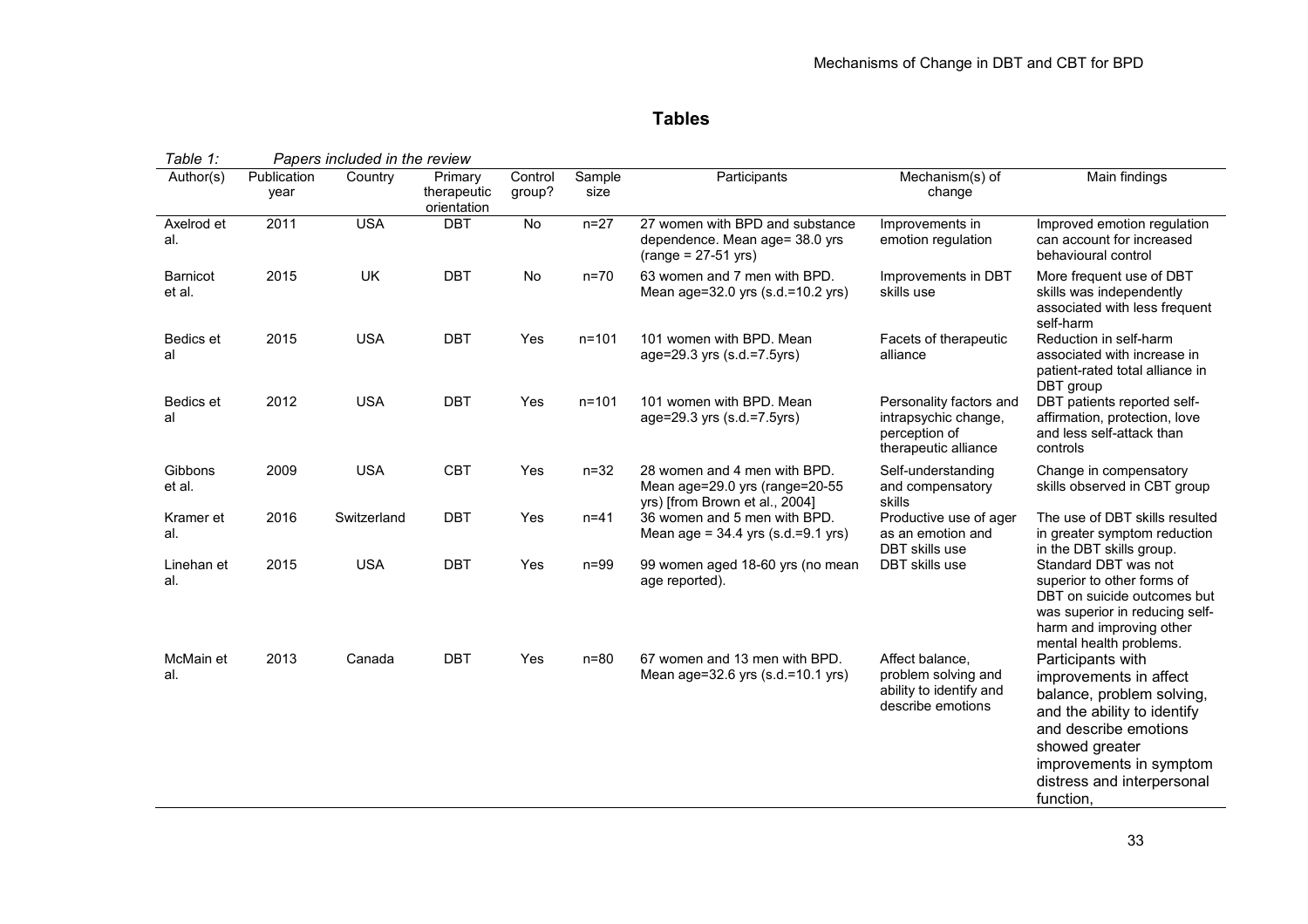| Neacsiu et<br>al. | 2010 | <b>USA</b>  | <b>DBT</b> | Yes       | $n = 108$ | 63 recurrently suicidal women with<br>BPD and 45 women with BPD. Mean<br>age=31.4 yrs (s.d.=7.4 yrs) | Increasing use of DBT<br>skills                                                                    | DBT skills use mediated<br>decreases in suicide attempts<br>and depression                                                                                                                                                                             |
|-------------------|------|-------------|------------|-----------|-----------|------------------------------------------------------------------------------------------------------|----------------------------------------------------------------------------------------------------|--------------------------------------------------------------------------------------------------------------------------------------------------------------------------------------------------------------------------------------------------------|
| O'Toole et<br>al. | 2012 | <b>USA</b>  | <b>DBT</b> | No.       | $n = 165$ | 165 women with BPD. Mean<br>age=37.1 yrs (s.d.=12.04 yrs)                                            | Mindfulness skills                                                                                 | The use of mindfulness skills<br>predicted emotional well-<br>being. Women reporting<br>greater use of mindfulness<br>skills also reported less use<br>of healthcare services<br>although there was no<br>associated change to<br>prescription levels. |
| Perroud et<br>al. | 2012 | Switzerland | <b>DBT</b> | <b>No</b> | $n = 54$  | 47 women and 7 men with BPD and<br>suicidal/self-harm behaviour. Mean<br>age=30.5 yrs (s.d.=7.7 yrs) | Mindfulness and<br>acceptance                                                                      | Increase in skill of accepting<br>without judgement correlated<br>with improvements in BPD<br>symptoms                                                                                                                                                 |
| Stepp et<br>al.   | 2008 | <b>USA</b>  | <b>DBT</b> | <b>No</b> | $n = 27$  | 23 women and 4 men, 63% met<br>DSM-IV criteria for BPD. Mean<br>age=30.4 (range=16-61 yrs)           | Increased DBT skills<br>use                                                                        | Increased overall DBT skills<br>use had a significant effect on<br>measure of BPD symptoms.                                                                                                                                                            |
| Turner            | 2000 | <b>USA</b>  | <b>DBT</b> | Yes       | $n = 24$  | 19 women and 5 men with BPD.<br>Mean age=22.0 yrs (range=18-27<br>yrs)                               | Quality of therapeutic<br>alliance                                                                 | DBT group improved more<br>than controls on most<br>outcomes                                                                                                                                                                                           |
| Wenzel et<br>al.  | 2006 | <b>USA</b>  | <b>CBT</b> | No.       | $n = 32$  | 28 women and 4 men with BPD.<br>Mean age=29.0 yrs (range=20-55<br>yrs) [from Brown et al., 2004]     | Belief change,<br>reduction in<br>hopelessness,<br>improvement in<br>attitude towards<br>treatment | Positivity towards treatment<br>correlated with improvement<br>in BPD diagnostic criteria                                                                                                                                                              |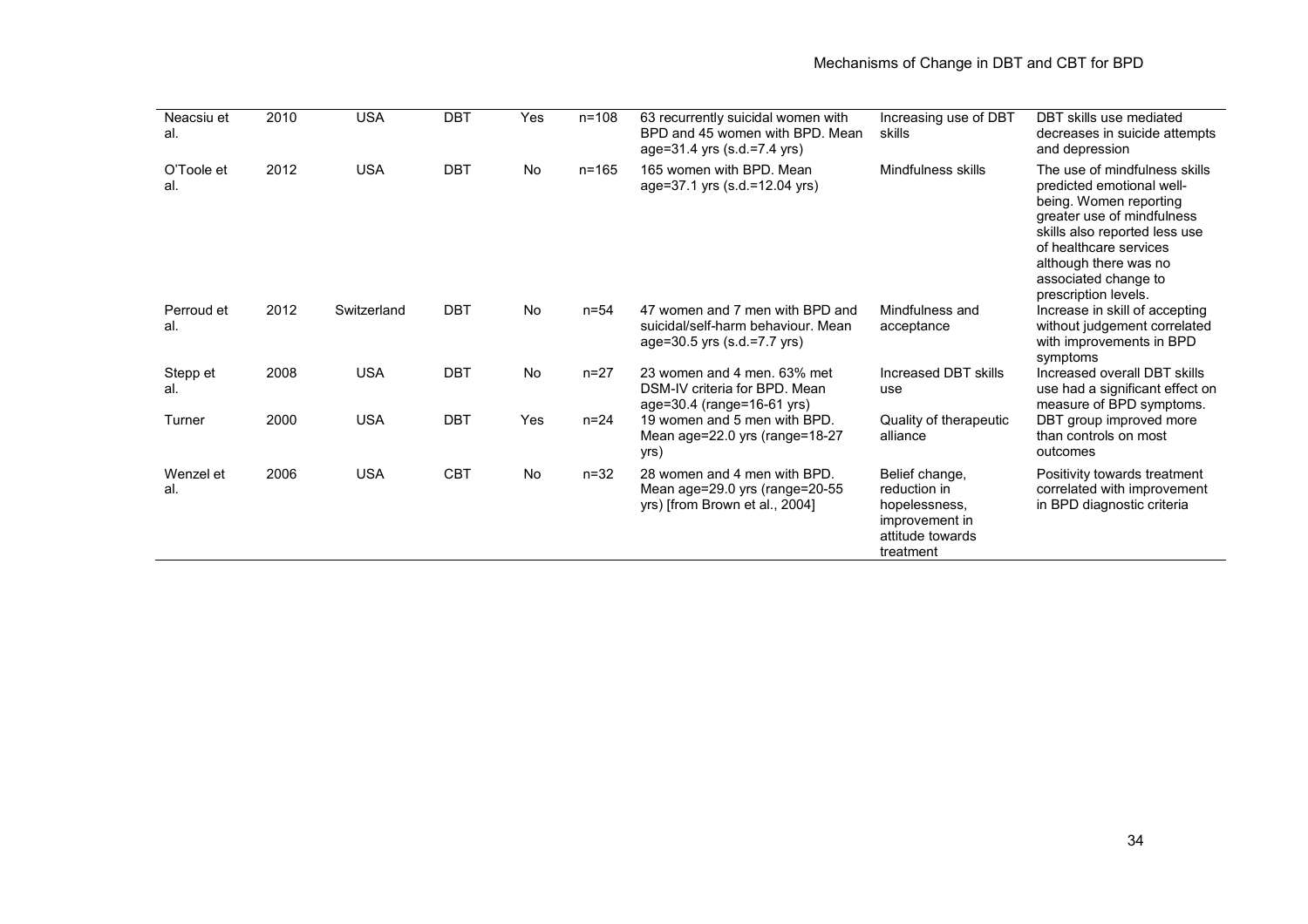| Paper                  | Strengths according to DBC                                                         | Limitations according to DBC                                                            | <b>Total DBC score</b><br>(128) |
|------------------------|------------------------------------------------------------------------------------|-----------------------------------------------------------------------------------------|---------------------------------|
| Axelrod et al. (2011)  | Reporting, sampling                                                                | Attrition (44.4% did not complete<br>treatment), small sample, lack of control<br>group | 16                              |
| Barnicot et al. (2015) | Reporting, outcome measure, statistical<br>techniques                              | Attrition (46% did not complete treatment),<br>lack of control group                    | 21                              |
| Bedics et al. (2015)   | Randomisation, control group, large<br>sample                                      | Reliance on self-report and lack of control<br>of confounding variables                 | 21                              |
| Bedics et al. (2012)   | Randomisation, control group, large<br>sample                                      | Reliance on self-report, unable to<br>determine treatment compliance                    | 21                              |
| Kramer et al. (2016)   | Randomisation, blinding of observers,<br>control group                             | Non-blinding of participants                                                            | 25                              |
| Linehan et al. (2015)  | Randomisation, comparison groups, blind<br>assessors, participant matching         | Non-blinding of participants                                                            | 24                              |
| McMain et al. (2013)   | Randomisation, statistical control of data,<br>control of confounds, control group | Non-blinding of participants and<br>researchers                                         | 25                              |
| Neacsiu et al. (2010)  | Randomisation, control group, blind<br>assessors                                   | Non-blinding of participants                                                            | 26                              |
| O'Toole et al. (2012)  | Reporting, sampling, large sample size,<br>analyses                                | Lack of control group, presence of<br>confounding variables                             | 18                              |
| Perroud et al. (2012)  | Outcome measures, sampling                                                         | Lack of control group                                                                   | 19                              |
| Turner (2000)          | Randomisation, blind, independent<br>assessors                                     | Lack of information about non-completers                                                | 21                              |
| Stepp et al. (2008)    | Reporting, statistical analyses                                                    | Non-randomisation, lack of control group,<br>small sample size                          | 15                              |

*Table 2: Checklist appraisal of DBT studies according to the DBC (Downs & Black,1998)*